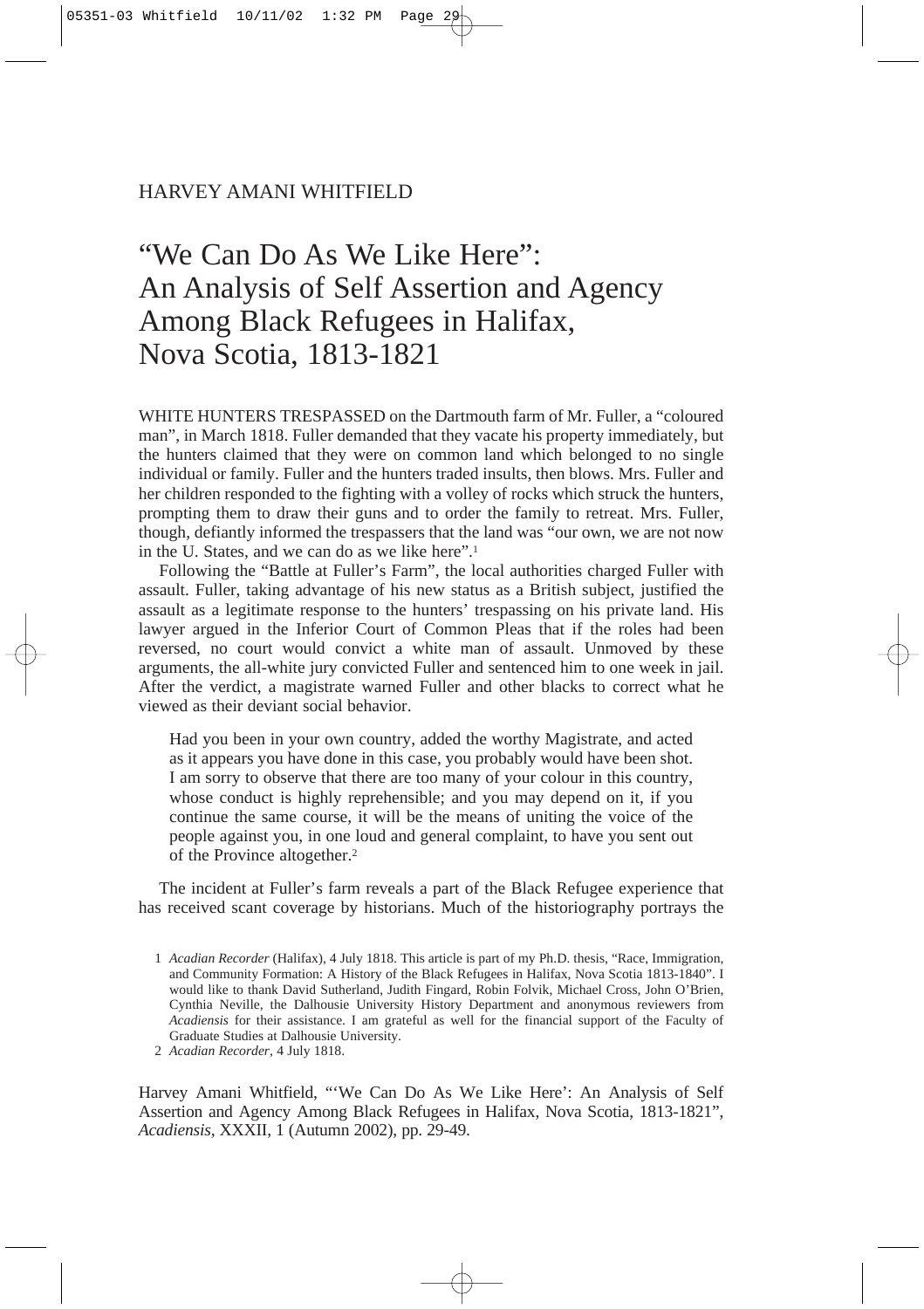blacks who came to Nova Scotia from the United States early in the 19th century as hapless objects of white philanthropy, incapable of influencing their own destiny.<sup>3</sup> In *The Blacks in Canada*, which was written in the wake of the American Civil Rights movement, Robin Winks blamed the Refugees for reinforcing patterns of segregation. Winks ignored examples of agency and initiative, perhaps in part because of the breadth of his survey of African Canadian history from 1638 to 1970. While this may explain why he missed some aspects of the Refugee experience, it does not excuse his blanket condemnation of the Refugees, which seems to have been based on selective use of evidence. According to Winks, the Refugees were a "disorganized, pathetic, and intimidated body who seemed unable to recover from their sudden voyage up the Atlantic to Nova Scotian shores".4 Additionally, he argued, they "persistently" lacked leadership and remained wholly "unable to help themselves".<sup>5</sup> Certainly, these interpretations are based on a study of numerous government documents that cannot be ignored, but other sources indicate a measure of complexity that escaped Winks and other historians who have relied too heavily on the musings of Lord Dalhousie, Lieutenant-Governor from 1816 to 1820, and on Nova Scotia's Minutes of Council.

Historians of blacks in the Maritimes in the early 19th century are faced with the problem that most documents relevant to black history were created by the white colonial elite. It is difficult to gain meaningful insight into the black communities' ideas, goals and perceptions through the distorted lens of white chroniclers and observers. Refugees' petitions to government provide one way to circumvent this problem. These sources tend to be verbatim renderings of the Refugees' pleas, written by white friends, and they offer historians an opportunity to counterbalance official government documents.

The petitions provide insight into a broader pattern of self-assertion that begins with the Black exodus itself. The creation of the Black Refugee community was grounded in the Refugee's struggle for freedom, and their petitions upon arrival in

<sup>3</sup> C.B. Fergusson, *A Documentary Study of the Establishment of the Negroes in Nova Scotia* (Halifax, 1948), p. 67; Robin Winks, *The Blacks in Canada* (New Haven, 1971), pp. 114-41. A more sensitive interpretation is offered by John Grant, *The Immigration and Settlement of the Black Refugees of The War of 1812 in Nova Scotia and New Brunswick* (Hantsport, 1990), pp. 118-20. Notable exceptions to this trend are James Walker, "The Establishment of a Free Black Community in Nova Scotia, 1783- 1840", in Martin L. Kilson and Richard I. Rotberg, eds., *The African Diaspora: Interpretive Essays* (Cambridge, Mass., 1976), pp. 205-36; David A. Sutherland, "Race Relations in Halifax, Nova Scotia, During the Mid-Victorian Quest for Reform", *Journal of the Canadian Historical Association,* 7 (1996), pp. 35-54. These articles focus on the period after 1830. For a discussion of racial attitudes and race relations in early-19th-century Nova Scotia, see George Elliott Clarke, "White Niggers, Black Slaves: Slavery, Race and Class in T.C. Haliburton's *The Clockmaker*", *Nova Scotia Historical Review,* 14, 1 (June 1994), pp. 13 -40; Harvey Amani Whitfield, "North of Racism: White Attitudes toward the Black Refugees", (paper presented at the paper Canadian Historical Association, Toronto, May 2002). For sources that discuss other aspects of the black experience in Nova Scotia during the l9th century, see Judith Fingard, "Race and Respectability in Victorian Halifax", *Journal of Imperial and Commonwealth History,* 20, 2 (1992), pp. 169-95; Suzanne Morton, "Separate Spheres in a Separate World: African Nova-Scotian Women in Late-19th-Century Halifax County", in Janet Guildford and Suzanne Morton, eds., *Separate Spheres: Women's Worlds in the 19th-Century Maritimes*, (Fredericton, 1994), pp. 185-210; Greg Marquis, *In Armageddon's Shadow: The Civil War and Canada's Maritime Provinces* (Montreal and Kingston, 1998).

<sup>4</sup> Winks, *The Blacks in Canada*, p. 114.

<sup>5</sup> Ibid., pp. 114, 125.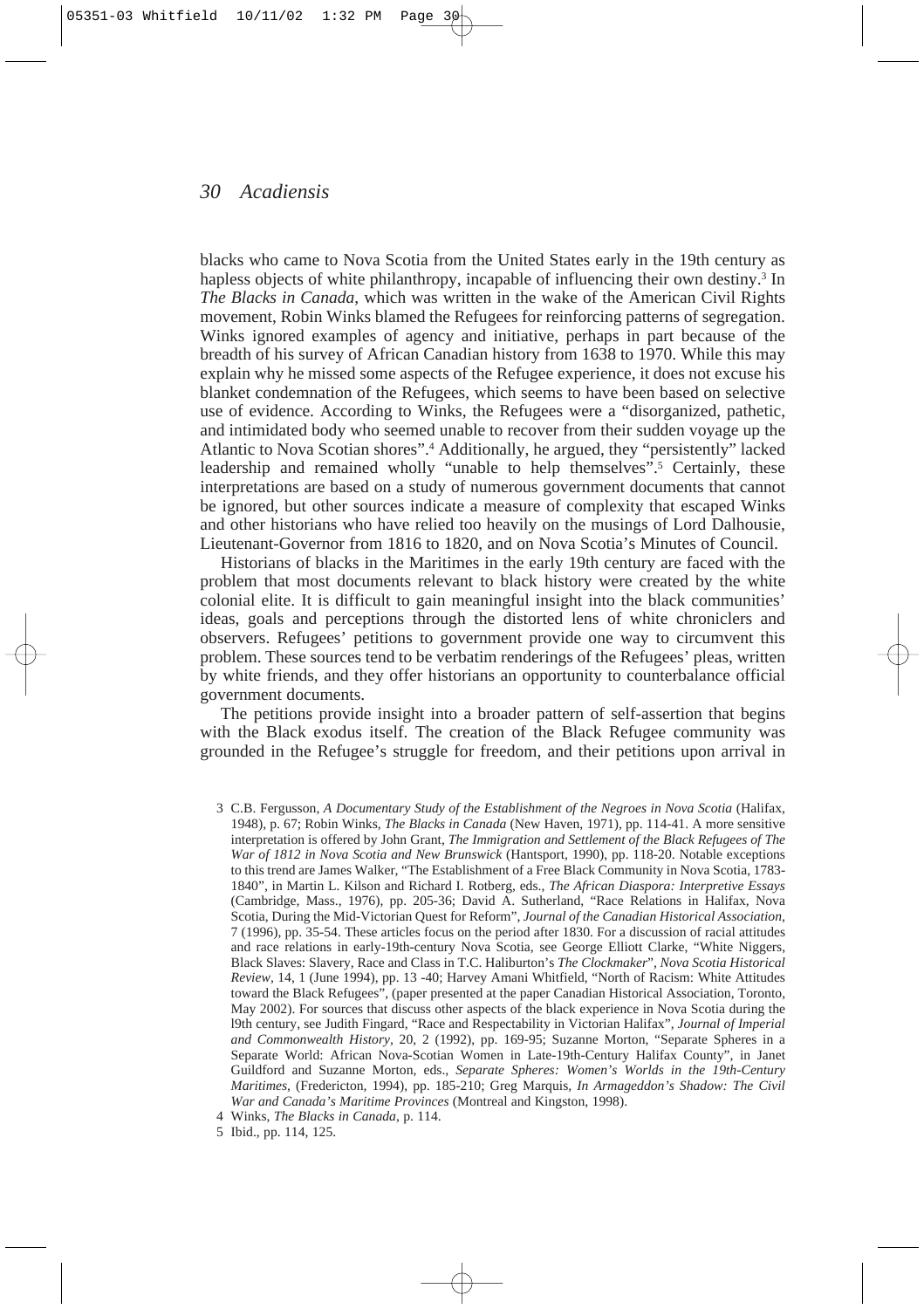Nova Scotia reveal their attempts to capitalize on this freedom by becoming farmers, despite their tenuous position and the major obstacles posed by race, class and a contracting post-war economy. The Refugees' early farming practices challenge the idea that they were simply the pathetic benefactors of white charity. Close consideration of the immigration and settlement of the Black Refugees reveals many acts of self-help and self-assertion in the period between their arrival in Nova Scotia and the government's attempts to relocate them to Trinidad in 1821.

Interpretations which obscure black self-assertion and agency begin with the development of the label used to identify these immigrants. Historians have adopted the term "Refugee" to differentiate between the black influx during the War of 1812 and the earlier immigration of Black Loyalists in 1783.6 The word Loyalist has a more positive connotation than Refugee. The latter implies passivity, while Loyalist indicates activity, agency and historical importance. It is hardly surprising that most historical monuments and web sites in Nova Scotia concerning the black population are dedicated to the Loyalists. Yet, the two migrations are in many ways similar. Both the Loyalists and the Refugees came north because of military proclamations offering freedom, risked their lives in escaping from slavery and fought for the British during the wars.7 Both declared their loyalty to the British Crown in obtaining their freedom. And either might be described as Refugees or Loyalists, in that the members of both groups were homeless because of the wars and faithful to the British Crown.8 So why has the label Refugee been accepted for the 1812 migration? Was it the only designation used by contemporaries to describe these African Americans? How did the Refugees refer to themselves in petitions and other documents and what terms have historians applied to them?

One of the first items of correspondence between Lieutenant-Governor John Sherbrooke and Colonial Secretary Lord Bathurst concerning the black migrants of 1812, referred to them simply as "Black People".9 A year later, in 1814, they were

- 7 James W.St.G. Walker, *The Black Loyalists: The Search for a Promised Land in Nova Scotia and Sierra Leone 1783-1870* (London, 1976), pp. 1-12; Frank Cassell, "Slaves of the Chesapeake Bay Area and The War of 1812", *The Journal of Negro History,* LXII, 2 (April 1972), pp. 144-55. The British government eventually paid the United States government \$1,204,960 for the Refugees in 1826.
- 8 Recent scholarship has questioned the construction of Black Loyalist identity. See Barry Cahill, "The Black Loyalist Myth in Atlantic Canada", *Acadiensis,* XXIX, 1 (Autumn 1999), pp. 76-87. For a vigorous response, see James Walker's article in the same issue: "Myth, History and Revisionism: The Black Loyalists Revisited".

<sup>6</sup> Fergusson, *A Documentary Study*; Winks, *The Blacks in Canada*; Grant, *The Immigration and Settlement of the Black Refugees*; Walker, "The Establishment of a Free Black Community in Nova Scotia"; Bridglal Pachai, *Beneath the Clouds of the Promised Land: The Survival of Nova Scotia's Blacks, Volume II, 1800-1989* (Halifax, 1989); John Grant, "Black Immigrants into Nova Scotia, 1776-1815", *Journal of Negro History*, LVIII, 3 (July 1973); Frank Boyd, ed., *McKerrow: A Brief History of Blacks in Nova Scotia (1783-1895)* (Halifax, 1976). In 1796, the Jamaican Maroons migrated to Nova Scotia. They are generally depicted as a very assertive group unwilling to sacrifice their culture in the face of demands made by John Wentworth. See Lennox O. Picart, "The Trelawny Maroons and Sir John Wentworth: The Struggle to Maintain Their Culture, 1796-1800", M.A. thesis, University of New Brunswick, 1993.

<sup>9</sup> Sherbrooke to Bathurst, 18 October 1813, RG 61, Lieutenant-Governor's Letter Book, 1808-16, vol. 111, pp. 66-7, Public Archives of Nova Scotia [PANS].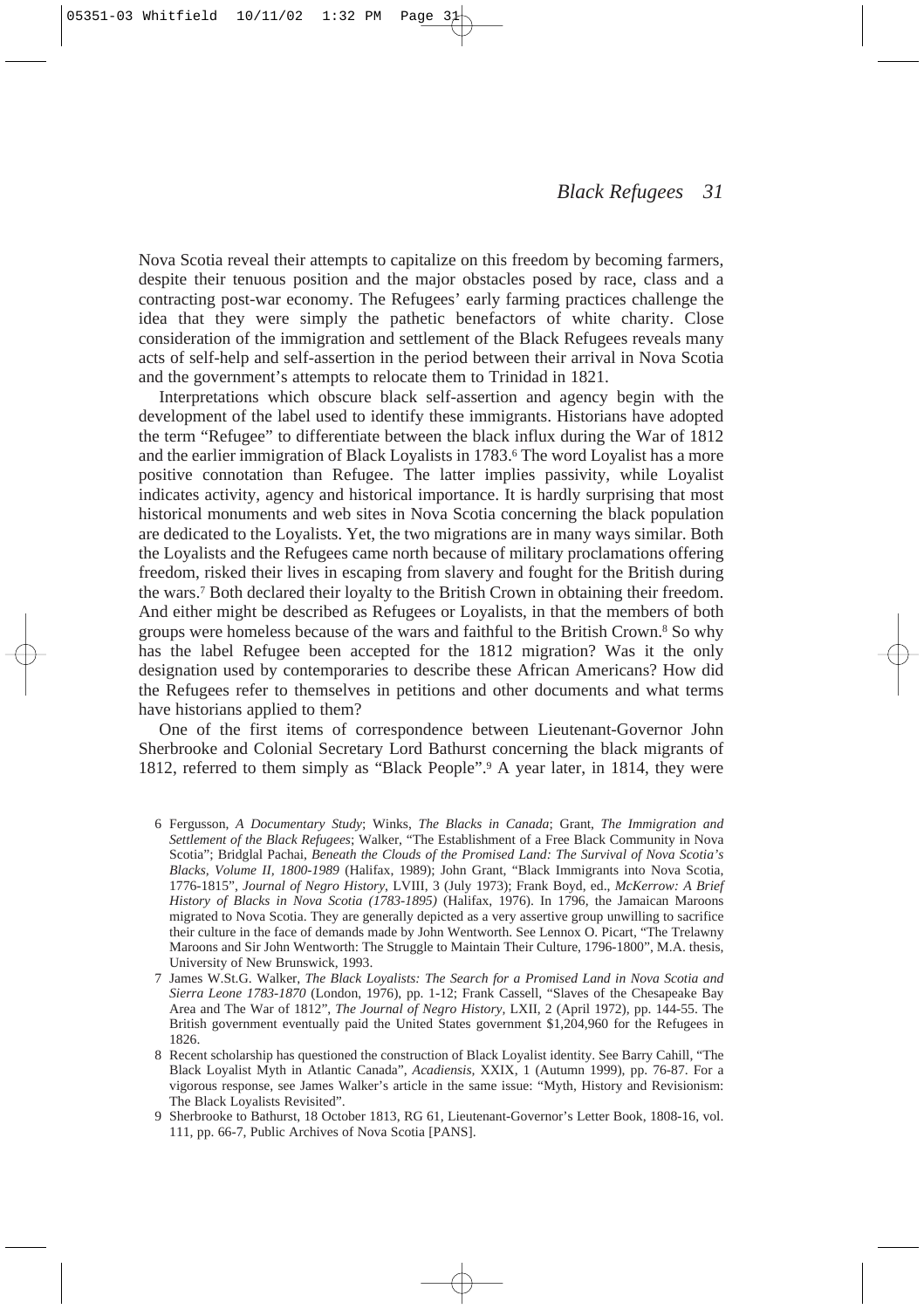described as Black Refugees.10 This might reflect their increasing numbers and the need to differentiate between the Refugees and other elements of the local black population. Several months later, in a letter to the House of Assembly, Sherbrooke categorized them as "people of colour".11 Sherbrooke's changing labels for the Black Refugees reflected a general trend. His successor, Lord Dalhousie, usually described them as "Refugee Negroes", but in his diary they became "Chesapeake Blacks".12 Government officials and the local population labeled them interchangeably as "Black Refugees", "Negro Refugees", "People of Colour" and "Black People".13 The Black Refugees' self-descriptions in petitions to the government included "Inhabitants of Colour" and "Refugees".14 Often the petitioners specified their geographic location and referred to themselves as "People of Colour" at Preston or Hammonds Plains. In 1818, seaman John Carter, who had arrived in Halifax two years earlier, described himself as an "American".<sup>15</sup> It is understandable that Carter identified himself in this manner as his stay in the province was brief. The labels used by the Black Refugees were situational; in other words, characterization differed with the particular circumstances of an individual or group.

Most scholars have not been so flexible. Nearly every historian of the subject has employed the term "Refugee". Alternatively, however, some historians use "Chesapeake Blacks" to indicate the origin of many of the Refugees. But this label is also problematic since recent research indicates that substantial numbers of the Refugees were from Georgia.16 The term Refugee need not be abandoned or condemned with quotation marks, but it can no longer be seen as the antithesis of the more heroic label, Black Loyalist. Having distinct labels to distinguish the black migration of the American Revolution from that of the War of 1812 is useful, providing we remember the similarities between the two influxes and abandon the notion popularized by Winks that one group exhibited pride, while the other was devoid of pride, skills, capital and agency.17

The War of 1812 provided American slaves with an opportunity to escape the shackles of the "Peculiar Institution". As they had during the Revolutionary War 30 years earlier, African-Americans sought refuge behind British lines in hope of

- 13 Minutes of Council, 1816-19, 30 April 1817, RG 1, vol. 214 1/2; Dalhousie to Bathurst, 29 December 1816, RG 1, Lieutenant-Governor's Letter Book, 1816-20, vol. 111, pp. 6 -9; Chamberlain to Morris, 4 January 1816, RG 1, Negro and Maroon Settlements, 1790 -1834, vol. 419, doc. 46; Coleman to Sabatier, 23 March 1815, RG 5, A, Assembly Papers, vol. 21, doc. 84, PANS.
- 14 School Petition, 11 November 1820, RG 1, Negro and Maroon Settlements, 1790-1834, vol. 420, doc. 22; Petition of Coloured People at Preston, 23 February 1841, Box–Crown Lands–Peninsula of Halifax–1840-45, PANS.

- 16 Malcolm Bell, *Major Butler's Legacy: Five Generations of a Slaveholding Family* (Athens, Ga., 1987); Mary Bullard, *Black Liberation on Cumberland Island in 1815* (De Leon Springs, Fla., 1983).
- 17 Winks, *The Blacks in Canada*, p. 114.

<sup>10</sup> Sherbrooke to Cochrane, 5 October 1814, RG 1, Lieutenant-Governor's Letter Book, 1808-16, vol. 111, pp. 101-3, PANS.

<sup>11</sup> Sherbrooke to House of Assembly, 24 February 1815, RG 1, Legislative Files of the Council, 1809- 16, vol. 288, doc. 101, PANS.

<sup>12</sup> Dalhousie to Bathurst, 2 December 1816 and 14 August 1817, RG 1, Lieutenant -Governor's Letter Book 1808-16, vol. 112, pp. 1-5, 32-5, PANS; Entry for 28 September 1817, in Marjory Whitelaw ed., *The Dalhousie Journals,* vol. 2 (Ottawa, 1978), p. 63.

<sup>15</sup> *Acadian Recorder,* 29 August 1818.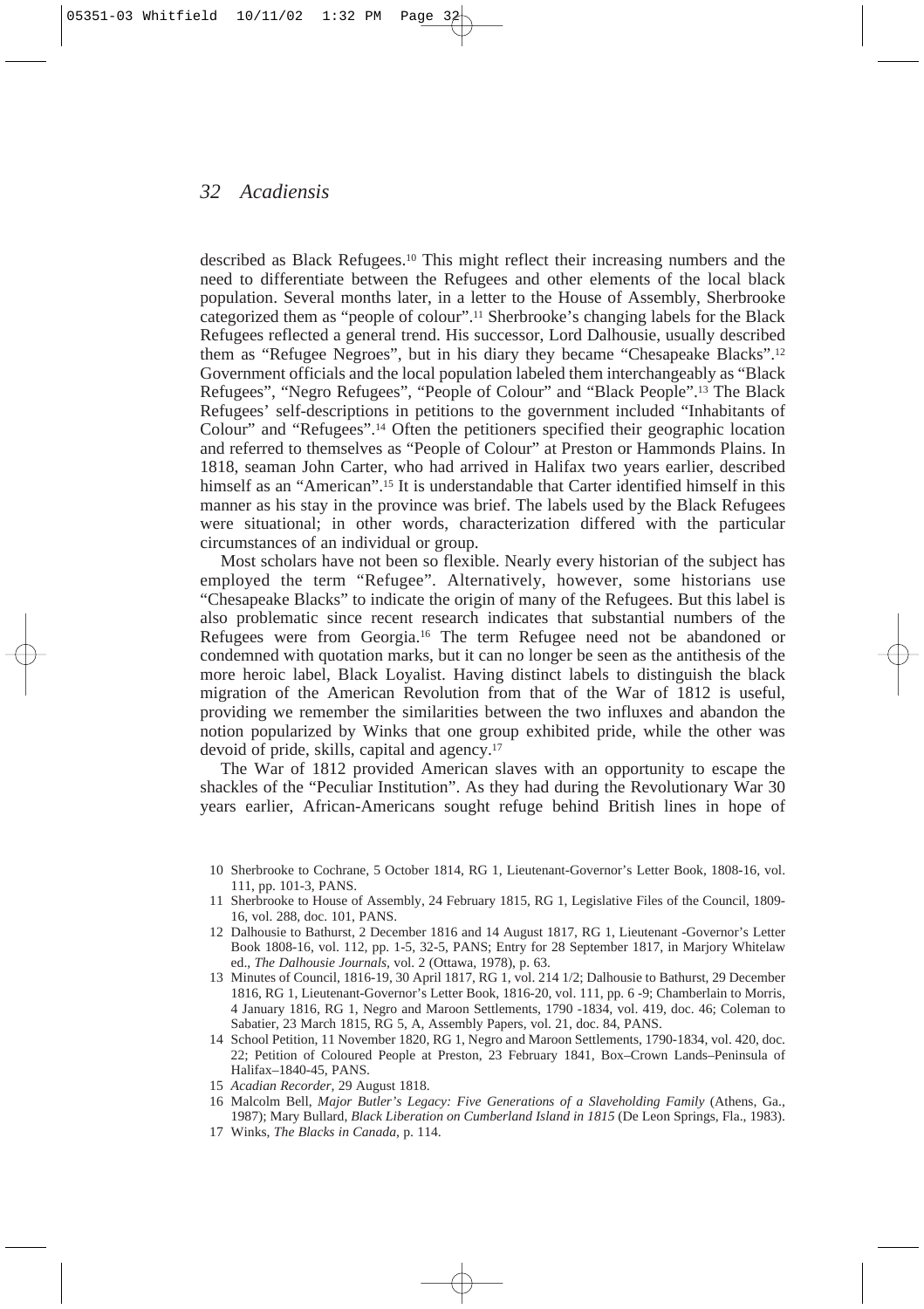obtaining freedom. These escaped slaves were primarily from the Chesapeake region and the Georgia Sea Islands.18 Although some runaways came to the British side before April 1814, it was Vice-Admiral Alexander Cochrane's well-circulated proclamation at this time promising freedom and the opportunity to settle in British North America or the West Indies that prompted nearly 3,500 slaves to desert their masters during the war.19 Of that total, by the end of 1818 approximately 2,000 had landed in Nova Scotia. Around 400 subsequently went to New Brunswick.<sup>20</sup>

The experience of Chesapeake blacks from Maryland and Virginia prior to immigration were different than those of blacks living on the Georgia Sea Islands.<sup>21</sup> In the Chesapeake, mixed agricultural production developed in response to falling tobacco prices during the European Wars (1792-1815) and this led to long workdays

- 19 *Acadian Recorder*, 16 July 1814; Grant, "Black Immigrants into Nova Scotia"; Frank Cassell, "Slaves of the Chesapeake Bay Area". Admiral Cochrane enjoyed a relatively successful career during the War of 1812 and received support in Britain both for his stance toward American slaves and his military exploits. After the war, he was elected to Parliament.
- 20 W.A. Spray, "The Settlement of Black Refugees in New Brunswick, 1815-1836", *Acadiensis,* VI, 2 (Spring 1977), pp. 64-79; Fergusson, *A Documentary Study*, pp. 10-13.
- 21 For an important discussion about the distinctive systems of slavery in the United States, see Ira Berlin, "Time, Space, and the Evolution of Afro-American Society on British Mainland North America", *American Historical Review*, 85, 1 (February 1980), 44-78. The rich historiography of slavery in the Chesapeake and the Lowcountry includes: Philip Morgan, *Slave Counterpoint: Black Culture in the Eighteenth-Century Chesapeake and Lowcountry* (Chapel Hill, N.C., 1998); Allan Kulikoff, *Tobacco and Slaves: The Development of Southern Cultures in the Chesapeake 1680-1800* (Chapel Hill, N.C., 1986); Lorena Walsh, "Slave Life, Slave Society, and Tobacco Production in the Tidewater Chesapeake, 1620-1820", in Ira Berlin and Philip Morgan, eds., *Cultivation and Culture: Labor and the Shaping of Slave Life in the Americas* (Charlottesville, Va., 1993), pp. 170-99; Philip Morgan, "Black Society in the Lowcountry, 1760-1810", in Ira Berlin and Ronald Hoffman, eds., *Slavery and Freedom in the Age of the American Revolution* (Charlottesville, Va., 1983), pp. 83-141; Richard S. Dunn, "Black Society in the Chesapeake, 1776-1810", in Berlin and Hoffman, eds., *Slavery and Freedom*, p. 60; James Sidbury, *Ploughshares into Swords: Race, Rebellion, and Identity in Gabriel's Virginia, 1730-1810* (New York, 1997); Julia Floyd Smith, *Slavery and Rice Culture in Low Country Georgia, 1750-1860* (Knoxville, Tenn., 1985); Mary Beth Norton, Herbert Gutman and Ira Berlin, "The Afro-American Family in the Age of Revolution", in Berlin and Hoffman, eds., *Slavery and Freedom*, pp. 184-5; Ira Berlin, *Many Thousands Gone: The First Two Centuries of Slavery in North America* (Cambridge, Mass., 1998); Sarah S. Hughes, "Slaves for Hire: The Allocation of Black Labor in Elizabeth City County, Virginia, 1782 to 1810", *William and Mary Quarterly*, 3rd series, XXXV, 2 (April 1978), pp. 260-86; Lorena S. Walsh, "Rural African Americans in the Constitutional Era in Maryland, 1776-1810", *Maryland Historical Magazine,* 84, 4 (Winter 1989), pp. 327-41; Joyce Chaplin, "Tidal Rice Cultivation and the Problem of Slavery in South Carolina and Georgia, 1760-1815", *William and Mary Quarterly*, 3rd series, XLIX, 1 (January 1992), pp. 29-61; Lorena S. Walsh, "Work & Resistance in the New Republic: The Case of the Chesapeake 1770-1820", in Mary Turner, ed., *From Chattel Slaves to Wage Slaves: The Dynamics of Labour Bargaining in the Americas* (London, 1995), pp. 97-122; Betty Wood, "'Never on a Sunday?' Slavery and the Sabbath in Lowcountry Georgia 1750 -1830", in Turner, ed., *From Chattel Slaves to Wage Slaves,* pp. 79-96; Lorena S. Walsh and Lois Carr, "Economic Diversification and Labor Organization in the Chesapeake, 1650-1820", in Stephen Innes, ed., *Work and Labor in Early America* (Chapel Hill, N.C., 1988), pp. 144-88.

<sup>18</sup> "Slaves on Halifax List, claimants and state"; "List of slaves allowed to Virginia, Maryland, etc. at Georgia Average"; A List of Negroes, in possession of the British Forces in the State of Georgia, under the command of Rear Admiral Cockburn with the period of their being taken, and the period of their removal from Cumberland island, or the waters adjacent to the same"*,* MG 15, Misc., Blacks War of 1812, PANS; *Documents Furnished by the British Government* (Washington, D.C., 1827).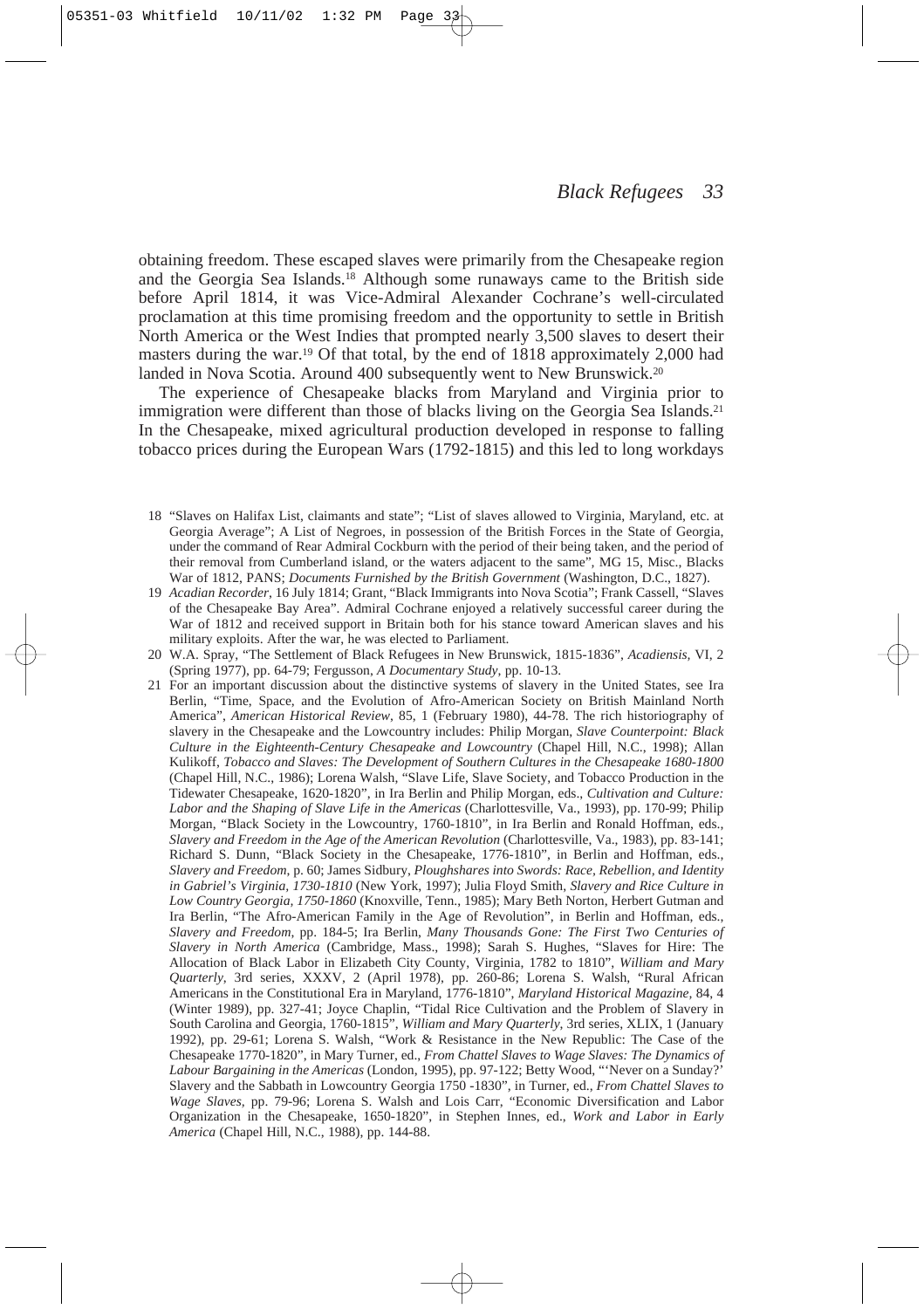and an intensive work environment for slaves.22 Planters who remained in the Chesapeake downsized their labor forces by hiring their slaves out to poor white farmers or by selling them to cotton-growing regions.23 Nevertheless, the Chesapeake's slave population nearly doubled between 1780 and 1810. This growth primarily derived from natural increase since the importation of Africans had decreased substantially over time.24

Slaves in the Chesapeake had more contact with white Americans than had the slaves in the Georgia Sea Islands during this period as, unlike the Sea Islands, whites resided in the same areas as their slaves.25 The religious revivalism that swept across the United States in the late 18th century encouraged further contact between whites and blacks. By the first decade of the 19th century, some Chesapeake blacks had been brought into the Baptist or Methodist fold. As Albert Raboteau argues, "the inclusion of slaves in the 'close communion' of evangelical churches was feasible because Chesapeake blacks, unlike those living farther south, regularly came into close contact with whites".26 Some slaves, however, attended "African" churches with black congregations and their own pastors and distinct forms of service.27 Not surprisingly, when the Black Refugees developed their own separate "African" churches in Nova Scotia, the leaders of this movement were from the Chesapeake.

Black society in the Georgia Sea Islands was characterized by isolation from white Americans, and the Atlantic slave trade reinforced the development of a distinct Sea Island culture. Between 1790 and 1810, 92 per cent of the slaves entering Georgia came directly from Africa.28 Subsequently, the insularity of the Sea Islands maintained and reinforced aspects of African culture.29 The songs and dances of Sea Island slaves were particular to this area, and isolation fostered the development of Gullah, a blend of African dialects and English which was unintelligible to those unfamiliar with it.30

Another significant difference between the experience of slavery in the Georgia Sea Islands and the Chesapeake concerned the organization of labour. In the Sea

- 22 The intensification of workdays is illustrated in the words of George Washington. He demanded that slaves do "as much in 24 hours" as possible without endangering their health. George Washington to John Fairfax, 1789, in John C. Fitzpatrick ed., *The Writings of George Washington from the Original Manuscript Sources 1745-1799,* vol. 30 (Washington, D.C., 1931), p. 175. See also, Walsh, "Work and Resistance", pp. 106-9; Lorena Walsh "Plantation Management in the Chesapeake", *Journal of Economic History*, XIX, 2 (June 1989), pp. 393-406.
- 23 Allan Kulikoff, "Uprooted Peoples: Black Migrants in the Age of the American Revolution, 1790- 1820", in Berlin and Hoffman, eds., *Slavery and Freedom*, pp. 149, 152; Hughes, "Slaves for Hire", pp. 260-86.
- 24 Dunn, "Black Society in the Chesapeake", p. 59.
- 25 Berlin, "Time, Space, and the Evolution of Afro-American Society", p. 76.
- 26 Albert J. Raboteau, "The Slave Church in the Era of the American Revolution", in Berlin and Hoffman, eds., *Slavery and Freedom*, p. 208.
- 27 Raboteau, "The Slave Church", p. 206.
- 28 Allan Kulikoff, "Uprooted Peoples: Black Migrants in the Age of the American Revolution, 1790- 1820", in Berlin and Hoffman, eds., *Slavery and Freedom*, p. 149.
- 29 Smith, *Slavery and Rice Culture*, pp.166-206; Peter Kolchin, *American Slavery, 1619 -1877* (New York, 1993), p. 48.
- 30 Georgia Writers Project, *Drums and Shadows: Survival Studies among the Georgia Coastal Negroes* ([1940] Westport, Conn., 1973); Bell, *Major Butler's Legacy*, pp. 126-54. Also see Lydia Parrish, *Slave Songs of the Georgia Sea Islands* (New York, 1942).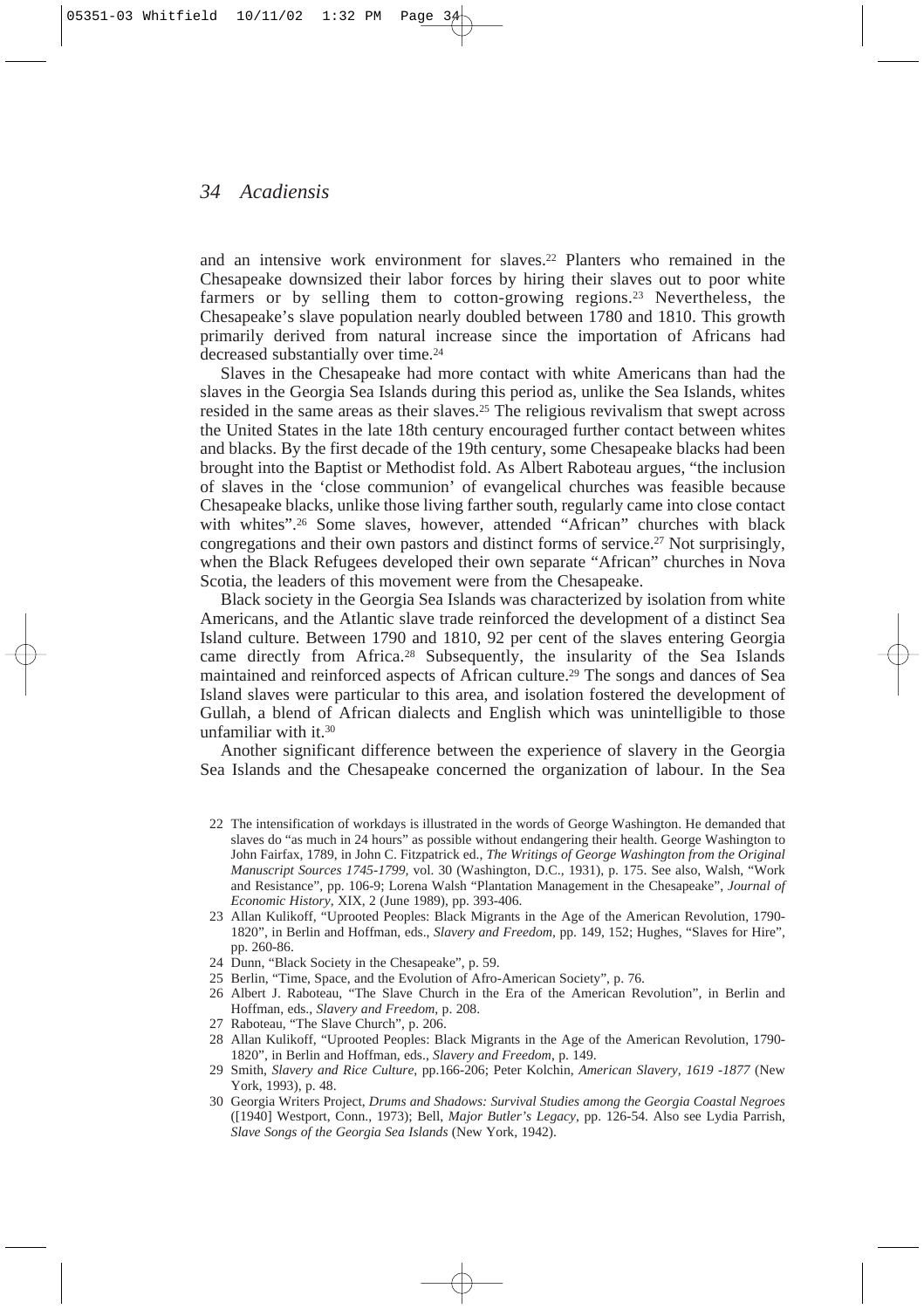Islands, plantation managers employed the task system, which allowed slaves some control over the pace of work for their given assignment during the day. If they completed the task early, slaves could spend the rest of the day as they pleased.31 The drivers who directed nearly every aspect of plantation labor ranging from assigning tasks to imposing punishments were usually blacks. In this context, Sea Island slaves "remained physically separated and psychologically estranged from the Anglo-American world and culturally closer to Africa than any other blacks on continental North America".32 Given the extent of the culture and language differences between Sea Island blacks and those from the Chesapeake, communication between the two groups may have been a challenge. Certainly, the early Black Refugee identity was fragmented; Black Refugees were a diverse group from at least two if not more distinct backgrounds.<sup>33</sup>

In the United States, the Black Refugees usually employed two avenues of escape from slavery. Many left their owners under the cover of darkness and sought out the nearest British naval vessel.34 This entailed great risk as capture usually led to extreme punishment or execution. As Frank Cassell points out, "in both 1813 and 1814 armed patrols of whites constantly scoured the coastal areas [in the Chesapeake region] shooting suspected escapees on sight".35 In other areas slaves were more fortunate. The British navy invaded and occupied the undefended Sea Islands and freed slaves as they did so.36 Two large-scale slave owners in the Georgia Sea Islands, James Hamilton and Pierce Butler, lost slaves in this manner.37 However, some Sea Island

- 31 Roswell King Jr., "On the Management of the Butler Estate", *The Southern Agriculturist,* 1 (1828), pp. 523-9; Philip Morgan, "Work and Culture: The Task System and the World of Lowcountry Blacks, 1700-1880", *William and Mary Quarterly*, 3rd series, XXXIX, 4 (October 1982), pp. 563-99.
- 32 Berlin, "Time, Space, and the Evolution of Afro-American Society", p. 54. Other studies of the Sea Islands' distinctive culture include Randall Miller, "The Golden Isles: Rice and Slaves along the Georgia Coast", *Georgia Historical Quarterly,* 70 ( Spring 1986), pp. 81-96; Sterling Stucky, *Slave Culture: Nationalist Theory and the Foundations of Black America* (New York, 1987); Margaret Washington Creel, *"A Peculiar People": Slave Religion among the Gullahs* (New York, 1988); William Dusinberre, *Them Dark Days: Slavery in the American Rice Swamps* (New York, 1996).
- 33 Historians of Nova Scotia's Black Refugees have made little effort to understand the impact of American slavery on these people. Some make passing remarks about the Black Refugees' origins, but these are not grounded in a serious examination of primary or secondary materials. Historians such as Robin Winks and C.B. Fergusson agree with Lord Dalhousie's infamous comment about the Refugees that without "the dread of the lash, their idea of freedom is idleness and they are therefore quite incapable of industry". Neither historian rigorously explores the slave experience of these African Americans. John Grant admits that slavery had some influence on the Refugees, but maintains it is beyond the scope of his study to delve into the issue. Thus, possibly the single most important aspect of the Black Refugees' experience prior to their arrival in Nova Scotia has been distorted or neglected. See Fergusson, *A Documentary Study,* p. 67; Winks, *The Blacks in Canada*, p. 124; Grant, *The Immigration and Settlement of Black Refugees*, pp. 118-20.
- 34 Charles Ball, *Slavery in the United States: A Narrative of the Life and Adventures of Charles Ball* ([1837] New York, 1969), pp. 470-1.
- 35 Cassell, "Slaves of the Chesapeake Area", p. 147. A more recent account of African Americans during the war is Christopher George, "Mirage of Freedom: African Americans in the War of 1812", *Maryland Historical Magazine,* 91, 4 (Winter 1996), pp. 426-50.
- 36 Shipping Log, *Regulus*, 19 February 1815, in *Documents Furnished by the British Government*, p. 63; Bell, *Major Butler's Legacy*, p. 172.
- 37 Roswell King to Pierce Butler, 18 March 1815, Butler Plantation Papers [BPP], University of Toronto Library, reel 4. Pierce Butler and John Hamilton lost 139 and 238 slaves respectively. John Couper lost 60 slaves.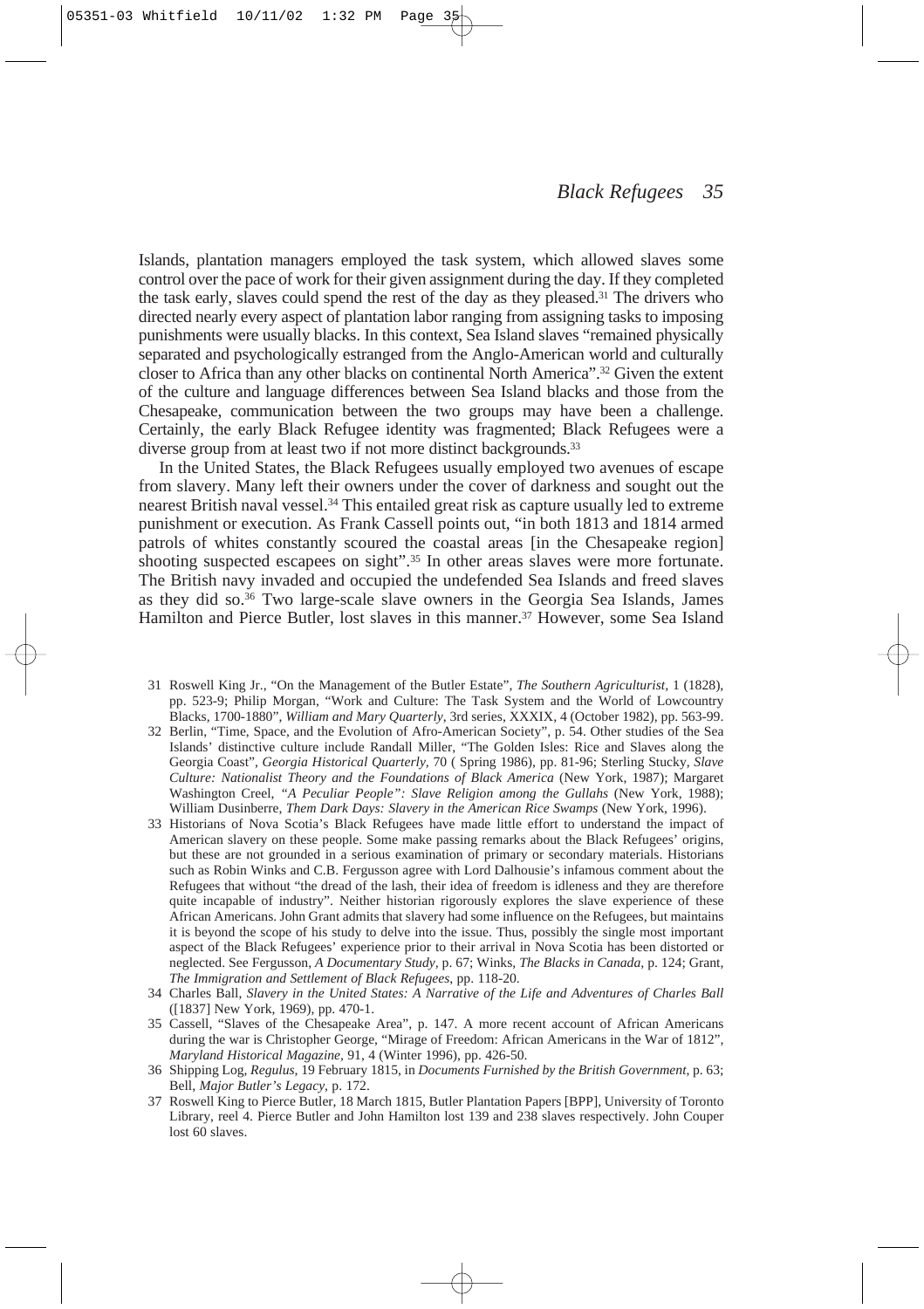slaves made dangerous trips of nearly 15 miles to reach British encampments. These slaves did not simply cling to the freedom of the British naval vessels; many returned to help others escape.38

The British practice, and later policy, of encouraging American slaves to escape derived from humanitarian and military motives. It is clear from letters to the Admiralty that the top commanders were concerned with the performance and wellbeing of their black troops.39 In one letter, Admiral Cockburn stated that it "would be very sad indeed if they [the Black Refugees] fell again accidentally into the Hands of their old Masters".40 While the British can be accused of using American slaves to their own ends, the reverse is also true. Both benefited from a mutually helpful relationship that gave the British an upper hand militarily, while the Refugees achieved freedom. In actions and words the British Admiralty was willing to help the Refugees, within the confines of British law.

Admiral Cochrane and Admiral Cockburn instituted a policy that freed slaves once they stepped onto British vessels. Throughout the war slave owners attempted to recover their human chattel, but the Royal Navy refused most requests. However, with the war's conclusion, Cochrane was compelled to return slaves who had escaped after the Treaty of Ghent's ratification.41 This was not enough for the slave owners who pursued their attempts to recover slaves all the way to Bermuda, where many of the Black Refugees were awaiting transportation to Halifax. Admiral Cockburn told them that he "would rather Bermuda and every man, woman and child in it were sunk under the sea than surrender one slave who had sought protection under the flag of England".42

During the war, the British recruited many Black Refugees to serve in the Colonial Marines. Cochrane asserted that black soldiers were "more terrific to the Americans than any troops that could be brought forward".43 The Black Refugees participated in assaults on American encampments in Virginia and Georgia. They also served as spies, messengers and guides. For example, the horrified editors of the *Niles Weekly Register* reported that recently escaped slaves served as messengers for a British raiding party.44 On the 25 June 1814, Cockburn reported that "the Colonial Marines, who were for the *first* time employed in Arms against their old Masters on this occasion . . . behaved to the admiration of every Body".45 In another letter, Cockburn

- 43 Cochrane to Bathurst, 14 July 1814, in Cassell, "Slaves of the Chesapeake Area", p. 152.
- 44 *Niles Weekly Register*, 22 May 1813.

<sup>38</sup> Shipping Log, *Regulus*, 7 March 1815, in *Documents Furnished by the British Government,* p. 63; Bullard, *Black Liberation on Cumberland Island,* pp. 63-5.

<sup>39</sup> Report to Cockburn, 19 June 1814, Papers of Admiral Sir Alexander Forrester Inglis Cochrane 1813- 15, Florida State University Library [FSUL].

<sup>40</sup> Cockburn to Cochrane, 9 May 1814, Papers of Admiral Sir Alexander Forrester Inglis Cochrane, 1813-15, FSUL. Admiral Cockburn commanded raids along the Georgia Sea Islands in the winter of 1815. He also conducted raids along the Chesapeake Bay and helped torch Washington, D.C. in 1814. The slave owners in the Georgia Sea Islands considered Cockburn evil.

<sup>41</sup> Shipping Log, *Regulus*, 12 March 1815, in *Documents Furnished by the British Government*, p. 63; *Niles Weekly Register* (Baltimore), 30 September 1815.

<sup>42</sup> Bell, *Major Butler's Legacy*, p. 180.

<sup>45</sup> Cockburn to Cochrane, 25 June 1814, Papers of Admiral Sir Alexander Forrester Inglis Cochrane, 1813-15, FSUL.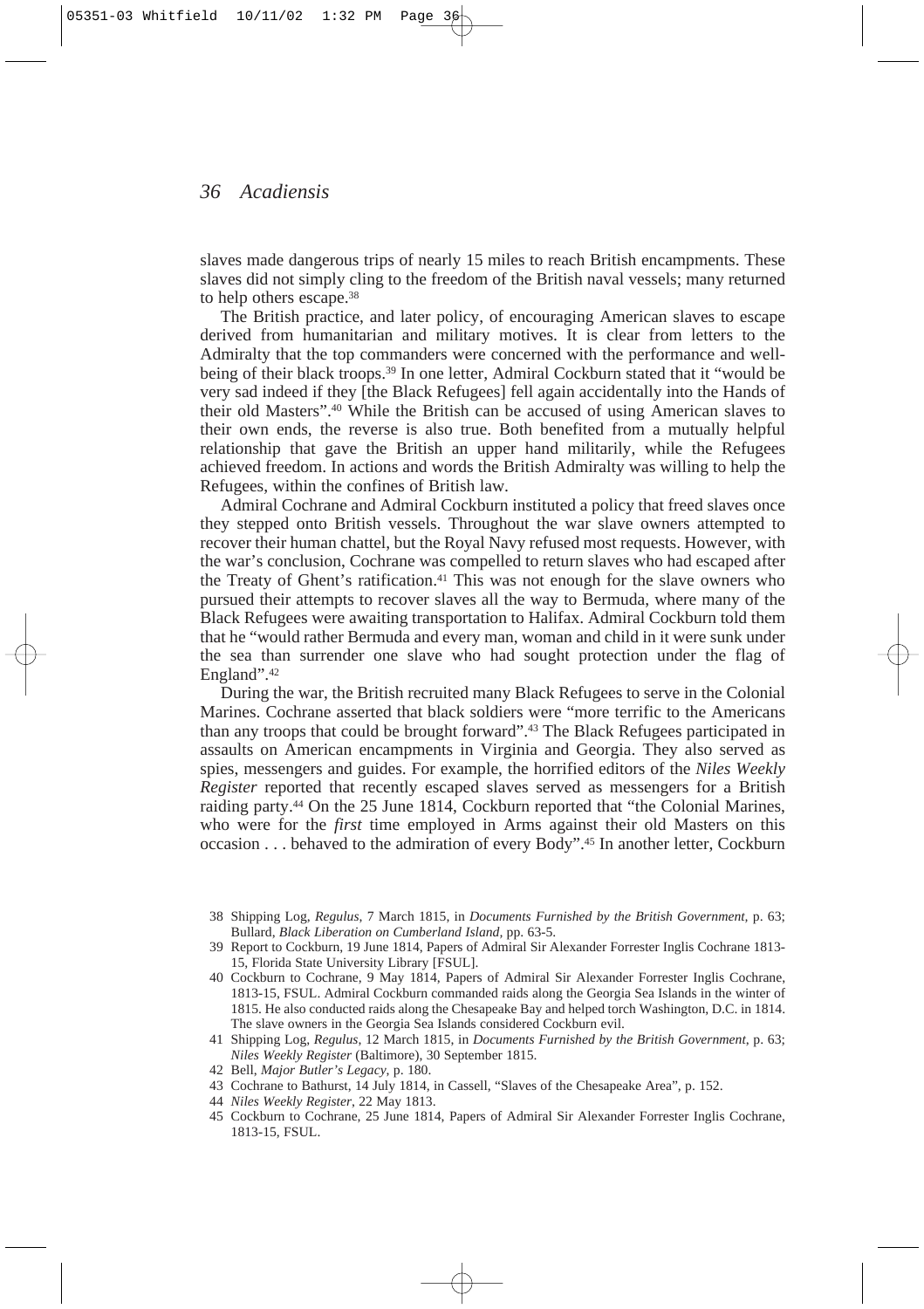stated that the Colonial Marines were "indeed excellent men, and make the best skirmishers possible for the thick woods of this Country".46 In 1815, the Colonial Marines played an important role in the invasion of Cumberland Island, the southernmost of the Georgia Sea Islands, helping to free hundreds of slaves.<sup>47</sup>

Most slave owners demonstrated an absolute blindness to their slaves' intense desire for freedom, claiming instead that the British forced their property to abscond.<sup>48</sup> Roswell King, plantation manager for the wealthy slave owner Pierce Butler, reserved his greatest anger for the British. "Do not think I shall be violent with your Negroes", he wrote to Butler. "They are more to be pittyed [sic] than blamed. It is the British Policy (that God suffers to be a scurge and Curse on all Nations that know them) that is to blame".49 In the face of evidence to the contrary, slave owners and plantation managers clung stubbornly to their opinion that the slaves had been tricked by the British into running off. In the Chesapeake region when slave owners were allowed to board British ships to persuade their slaves to return, however, they encountered defiance.50 In Georgia, where slave owners were permitted to implore hundreds of slaves to return, only 13 did so.<sup>51</sup> The Black Refugees used British policy to achieve their paramount goal of freedom.

Slaves allegedly had been bombarded with British promises of an easy life in their colonies, complete with carriages, servants and free food. According to George Baillie, a southern merchant, the British even told slaves that the Queen of England was black.52 According to British observers, the Black Refugees' motivations were rooted in a desire to obtain land and freedom.53 Charles Ball, a slave who later achieved freedom, accompanied his owner on an unsuccessful attempt to recover the Refugees. In his narrative Ball recalled the experience: "I was invited, and even urged to go with the others, who, I was told, were bound to the island of Trinidad, in the West Indies, where they would have lands given to them, and where they would be free".54 G.R. Gleig, a British officer, also recalled the blacks' emphasis on becoming free. "During this day's march, we were joined by numbers of negro [sic] slaves, who implored us to take them with us, offering to serve either as soldiers or sailors, if we would but give them their liberty".<sup>55</sup> The clearest expression of how the Refugees defined freedom can be found in Captain William Moorsom's account of meeting a

- 46 Cockburn to Cochrane, 24 July 1814, Cochrane Papers.
- 47 *Niles Weekly Register*, 30 September 1815; Bullard, *Black Liberation on Cumberland Island*, pp. 62- 80.
- 48 Cassell, "Slaves of the Chesapeake Area", p. 155; Bell, *Major Butler's Legacy*, pp. 170-91.
- 49 Roswell King to Pierce Butler, 18 March 1815, Butler Plantation Papers, reel 4. University of Toronto Library [UTL].
- 50 Ball, *Slavery in the United States*, p. 472.
- 51 *Niles Weekly Register*, 30 September 1815.
- 52 Bullard, *Black Liberation on Cumberland Island*, pp. 62-80. Yet, one must read the opinions of slave owners with great caution. Many depicted the slaves' understanding of freedom in overly simplistic terms. Interestingly, there were rumors that Caroline actually had descended from African ancestry. At the Black Cultural Center in Nova Scotia, Caroline's portrait is on the wall along with a caption recounting the rumors that she might have been black.
- 53 Cochrane to Bathurst, 14 July 1814, in Cassell, "Slavery of the Chesapeake Area", p. 152.
- 54 Ball, *Slavery in the United States*, p. 472.
- 55 G.R. Gleig, *A Narrative of the Campaigns of the British Army at Washington and New Orleans* (London, 1821), p. 144.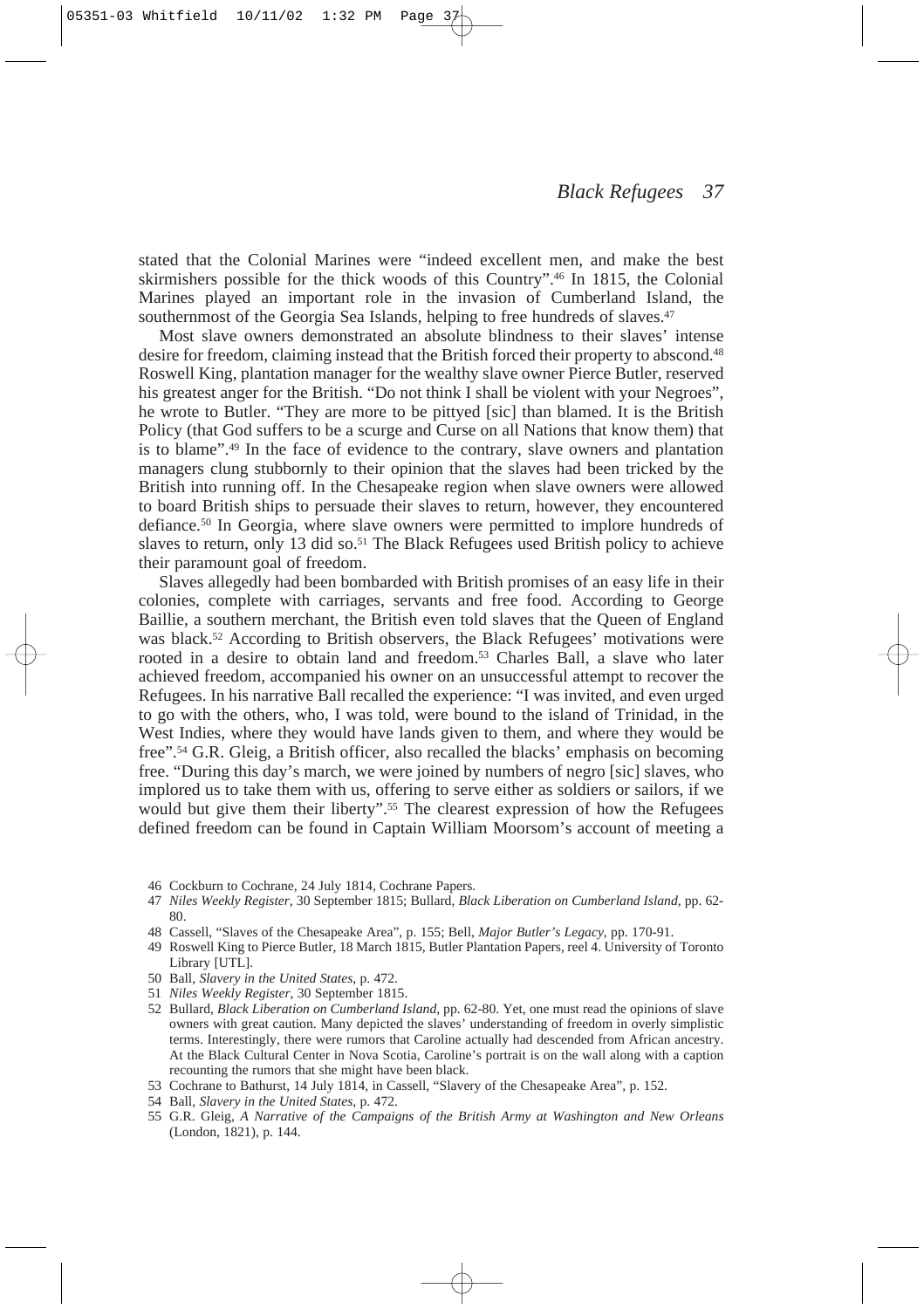Black Refugee in Nova Scotia in the early 1820s. When Morrison asked the Refugee why he did not return to the United States given the difficulty he experienced in Nova Scotia, the Refugee replied "Cause, what I work for here, I gets". Moorsom added, "this is not the idea of one, but of the many".<sup>56</sup> No doubt there were many reasons why these American slaves left their owners, but hopes for land and the right to keep the product of their labour were central.57

It is difficult to establish an exact number for the Refugees who entered Nova Scotia. Records are confusing, incomplete and contradictory. The lists of lost slaves from different states, are helpful, but they must be treated with care because some Refugees went to the West Indies.58 Many slaves probably changed their names once on board a British vessel making it difficult to know their exact origins or owners.59 A general profile of the Refugees who landed in Halifax, though, can be gained from shipping records and British government documents which list 1,791 Black Refugees.<sup>60</sup> The majority were men, with women and children accounting for nearly 46 per cent of the total population. This distribution indicates that many fled as family units. In fact, more than 30 per cent of the adult population was married upon arrival in Halifax. The importance of family in deciding to leave the United States can be gleaned from the comments of Roswell King, who noted that while some Refugees left their wives or husbands, others "said they must follow their daughters and others their wives".61 Although black families were torn apart by slavery, some slave owners encouraged marriage and family ties in order to stabilize their workforces.62 This policy is reflected in the significant number of marriages among the Refugees.

The Black Refugees also brought diverse skills and trades with them to Nova Scotia. In the Georgia Sea Islands most slaves labored in the rice or cotton fields. However, there were many artisans in this region including blacksmiths, carpenters and masons.63 Few records, however, note the skills Black Refugees brought to Nova Scotia. One document, *Claims for Slaves in Virginia*, lists about 156 individuals with occupations (among a total of 1,232 slaves). However, it is impossible to know if these particular slaves came to Nova Scotia or went elsewhere.64 The records of ships

- 57 The emphasis on freedom was also the primary concern of the Black Loyalists during their escape from American Slavery. See Walker, *The Black Loyalists*, p. 4.
- 58 *Documents Furnished by the British Government*, pp. 60-6. In 1823, the Black Refugee population in Trinidad was 876. John Grant, "The 1821 Emigration of Black Nova Scotians to Trinidad", *Nova Scotia Historical Quarterly*, 2, 3 (September 1972), p. 288.
- 59 *Documents Furnished by the British Government*, p. 103.
- 60 Shipping records include: HMS *Rifleman*, September 1813, vol. 420, doc. 1; HMS *Marlborough*, September 1813, vol. 420, doc. 2; HMS *Junon*, September 1813, vol. 420, doc. 4; HMS *Mariner*, September 1813, vol. 420, doc. 5; HMS *Diomede*, September 1813, vol. 420, doc. 7; HMS *Diadem*, September 1813, RG 1, Negro and Maroon Settlements, 1808-16, vol. 420, doc. 8, PANS; *Documents Furnished by the British Government,* pp. 67-102. The total numbers were 963 men, 612 women and 216 children.
- 61 King to Butler, 14 February 1815, Butler Planation Papers, reel 4, UTL.
- 62 Mary Beth Norton, et al., "The Afro-American Family in the Age of Revolution".
- 63 Bell, *Major Butler's Legacy*, p. 116.
- 64 *Claims for Slaves in Virginia*, MG 15, Ethnic Groups, Misc, Blacks War of 1812, PANS. It is likely that many of these slaves migrated to Halifax. Their occupations provide a sense of the Refugees'

<sup>56</sup> W.S. Moorsom, *Letters from Nova Scotia: Comprising Sketches of a Young Country* (London, 1830), p. 126. Captain Moorsom traveled throughout Nova Scotia in the 1820s.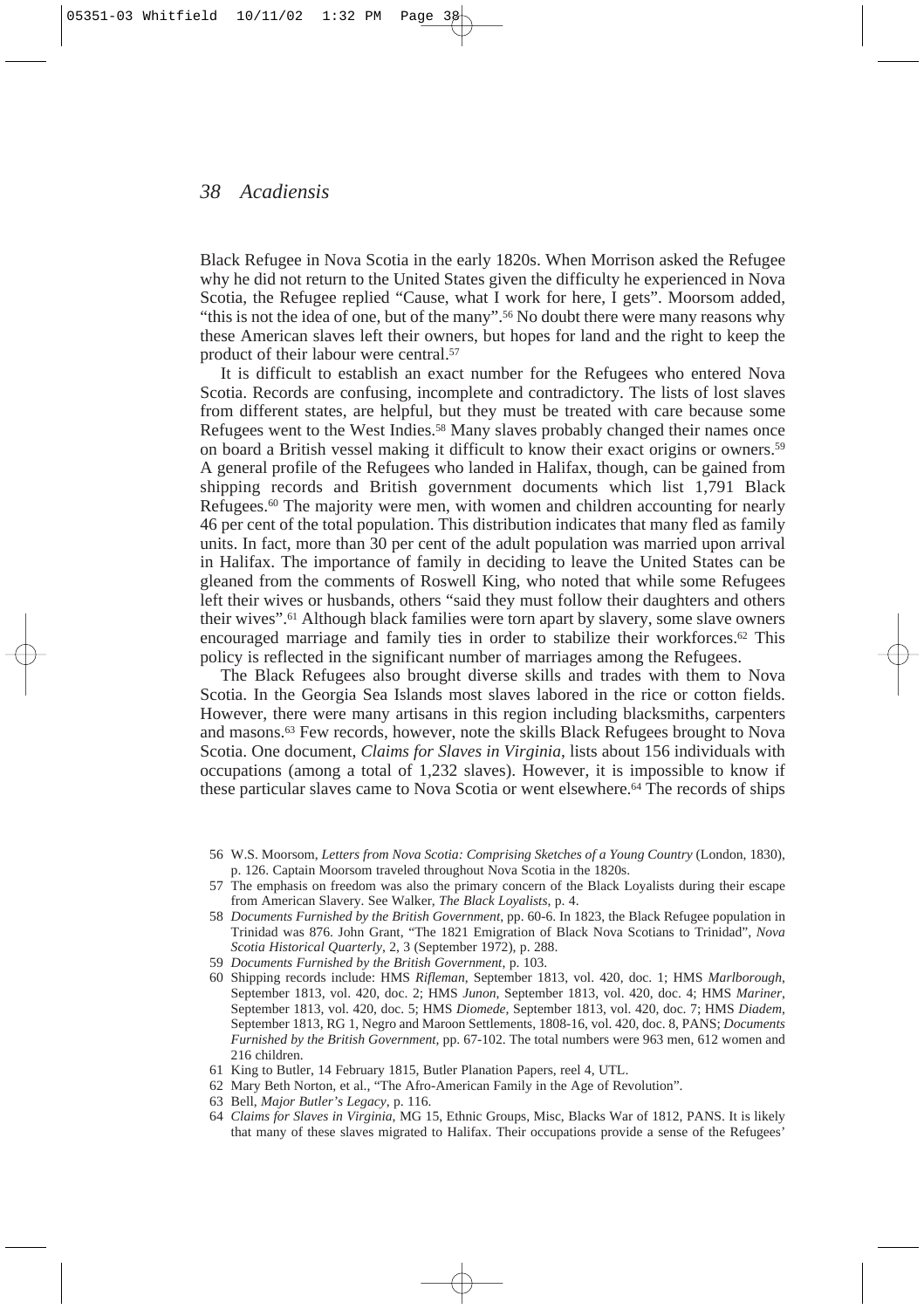entering Halifax in 1813 list 74 Refugees as having occupations. Seventy-two per cent of these Refugees were listed as servants, farmers or laborers.65 The remaining 28 per cent were described as having more specialized occupations, such as blacksmith, sawyer, hostler and shoemaker. The Refugees brought diverse skills to Nova Scotia but two of the most important skills learned in the Georgia Sea Islands – the cultivation of cotton and rice – would be of little consequence in their new homeland.

The first arrivals in Nova Scotia were subject to a series of "ad hoc" decisions.<sup>66</sup> The local government failed to institute instructions from the Colonial Office requiring them to provide for the maintenance and support of slaves captured during war.67 Instead, Lieutenant-Governor Sherbrooke sent some Black Refugees to the Halifax Poor House and encouraged those in better health to enter the colony's interior in search of employment.<sup>68</sup> In late 1814, the situation became desperate when some Refugees fell victim to a smallpox epidemic.<sup>69</sup> A few months later, Cochrane informed Sherbrooke that Nova Scotia must prepare for the arrival of 1,500 Refugees. In response, Sherbrooke enforced Lord Castlereagh's 1808 Order-in-Council, placing the Refugees under the supervision of the Collector of Customs at Melville Island.70 In its first months as a quarantine center, from late April to late July 1815, Melville Island received more than 700 Refugees. Although the government provided them with clothing, food and shelter, more than 70 Refugees died during this period. The anticipated arrival of many more Refugees did not materialize.<sup>71</sup> However, Melville Island remained open until the following summer, serving as a poor house and hospital for the earlier arrivals.<sup>72</sup> Clearly, the colonial government needed a more permanent solution to the Refugee problem.

In the summer of 1815, Lord Bathurst suggested that the government give the Refugees small farms to provide for their own subsistence.73 The Refugees played an important role in deciding settlement patterns. Those who had been neighbors in the

- 65 HMS *Rifleman*, September 1813, vol. 420, doc. 1; HMS *Marlborough*, September 1813, vol. 420, doc. 2; HMS *Junon*, September 1813, vol. 420, doc. 4; HMS *Mariner*, September 1813, vol. 420, doc. 5; HMS *Diomede*, September 1813, vol. 420, doc. 7; HMS *Diadem*, September 1813, RG 1, Negro and Maroon Settlements, 1808-16, vol. 420, doc. 8, PANS.
- 66 Winks, *The Blacks in Canada*, p. 117.
- 67 Castlereagh to Prevost, 10 April 1808, RG 1, Negro and Maroon Settlements, 1806-16, vol. 420, doc. 9, PANS.
- 68 Sherbrooke to Bathurst, 18 October 1813, Sherbrooke to Cochrane, 5 October 1814, RG 1, Lieutenant-Governor's Letter Book, 1806-16, vol. 111, pp. 66-7, 101-3, PANS.
- 69 Coleman to Sabatier, 6 February 1815, RG 1, Files of the House of Assembly, vol. 305, doc. 5; Sherbrooke to House of Assembly, 24 February 1815, RG 1, Legislative Files of the Council, 1809- 16, vol. 288, doc. 101, PANS.
- 70 Minutes of Council, 5 April 1815, RG 1, vol. 214, PANS. Melville Island was used as a prison during the Napoleonic Wars and the War of 1812. It is located in the Northwest Arm of Halifax Harbor.
- 71 Grant, *The Immigration and Settlement of the Black Refugees*, pp. 67-72.
- 72 Melville Island Medical Reports, May 1816, RG 1, Negro and Maroon Settlements, May 1816- February 1818, vol. 421, docs. 1 and 2, PANS.
- 73 Bathurst to Sherbrooke, 13 June 1815, RG 1, Dispatches from the Secretary of State to the Lieutenant-Governor, 1815-20, vol. 63, doc. 12, PANS.

skills: 17 carpenters, 8 cooks, 16 spinners, 29 house servants, 2 servants, 17 sawyers, 8 ploughmen, 14 blacksmiths, 3 house carpenters, 5 weavers, 22 field slaves, 2 hostlers, 3 woodcutters, 1 sailor, 1 wheelwright, 1 shoemaker, 1 housemaid, 2 coopers, 1 coach driver, 1 overlooker, 1 farmer and 1 smith.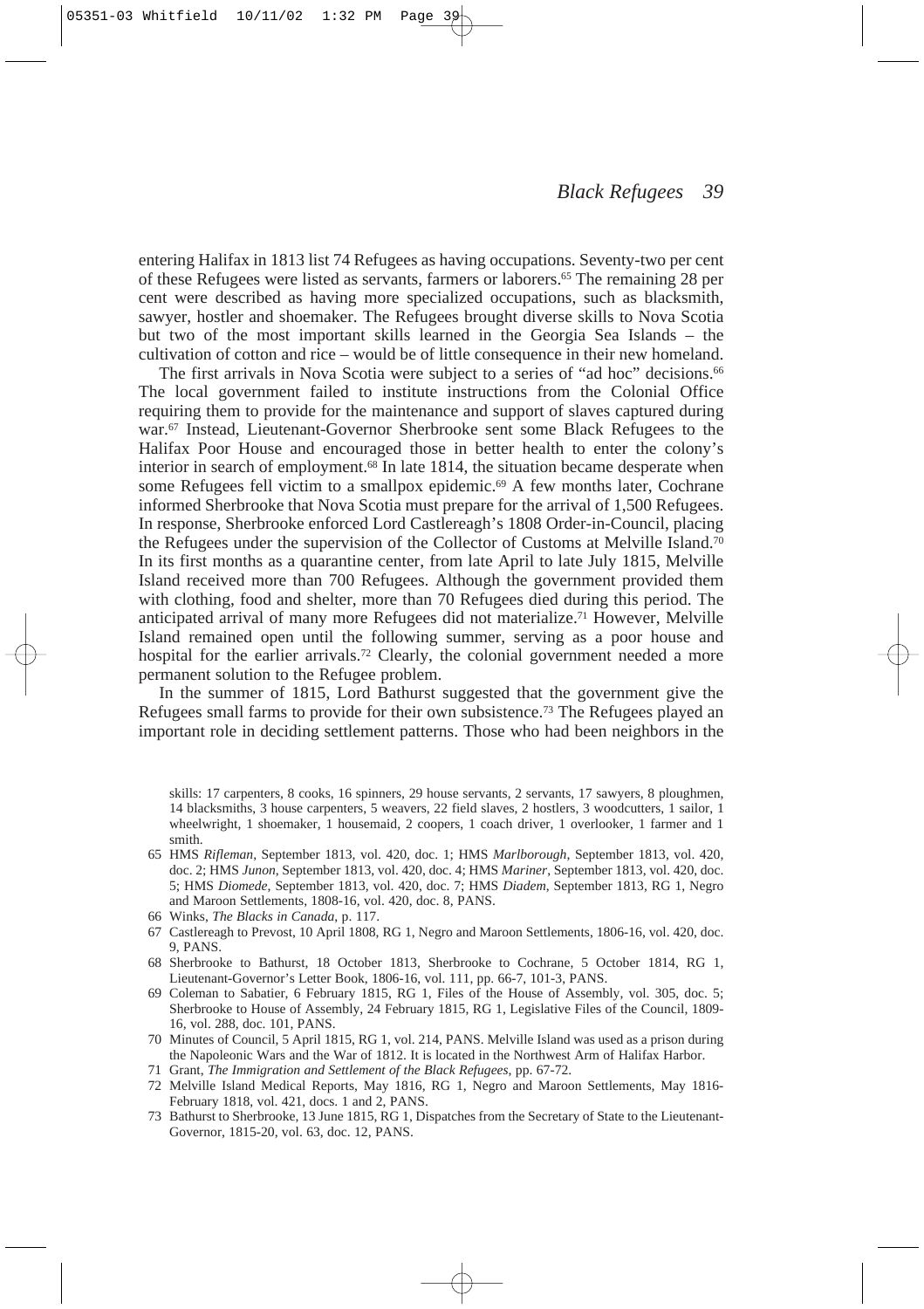United States usually sought to become neighbors again in Nova Scotia. For example, the majority of Pierce Butler's and John Hamilton's ex-slaves settled at Hammonds Plains. The former slaves of a Mr. Wylly, from the Georgia Sea Islands, also settled mainly at Hammonds Plains.74 Levin and George Winder, former slaves of Mr. Winder from Virginia, settled at Preston together.<sup>75</sup> There they were given provisions, tools and 10-acre farms during their first years of settlement.76 The Surveyor General, Charles Morris, envisaged the development of flourishing agricultural communities. Yet the government put the Refugees on the worst land in the province. Preston had previously been occupied by disbanded soldiers from the Revolutionary War and the site had proven an unmitigated disaster: "Those Soldiers, confined to these Lands as the condition of receiving Rations [the same policy would be applied to the Refugees], built a few miserable Huts in which they remained eating the King's provision while any was allowed to them, then sold their land for a trifle, or abandoned them unsold".77 The land's infertility coupled with the small size of the lots left Refugees without the means to support themselves. The government later admitted, "in this severe climate at least 100 acres would be required for each family in order to afford a proper supply of fuel".78

Why did the government place Refugees on such inadequate holdings? If disbanded soldiers and experienced farmers failed to produce anything of value at Preston, why did the government believe that a group of impoverished ex-slaves might do any better? Did it wish to ensure a cheap labor supply for white farmers, or was it out of concern to remove the Refugees from the possibilities of social integration that mass settlement in Halifax might have provided? Certainly, the colonial government wanted Black Refugees to pursue unskilled labor. The local government land agent, Theophilus Chamberlain, encouraged settling Refugees in Preston because they would "serve to improve the Place in general, and afford assistance to us towards repairing the Roads, but likewise furnish us with Laborers of whom we stand in too much need to make tolerable progress on our own improvements".79 Given that the government officials knew that earlier settlements at Hammonds Plains had failed miserably, their claim that they hoped to create agricultural communities capable of providing for their own subsistence is not entirely convincing.80

- 74 Return of the Black American Refugees residing at Hammond's Plains, RG 1, Negro and Maroon Settlements, 1818-39, vol. 422, doc. 19, PANS. Also, see Report of the Inspection of Preston Lots, August 1818, RG 1, Negro and Maroon Settlements, 1790-1834, vol. 419, doc. 90, PANS.
- 75 Report of the People off [sic] Colour, at, and about Preston, RG 20, C, Box-Halifax County Land Grants 1787-1835, doc. 169, PANS.
- 76 Morris to Sherbrooke, 6 September 1815, RG 1, Negro and Maroon Settlements, 1808-16, vol. 420, doc. 76, PANS.
- 77 Chamberlain to Morris, 11 November 1815, RG 1, Negro and Maroon Settlements, 1790-1834, vol. 419, doc. 41, PANS. The Jamaican Maroons also had failed to produce anything of value at Preston 15 years before the arrival of the Refugees.
- 78 In Council, 11 March 1841, Box–Crown Lands–Peninsula of Halifax–1840-1845, RG 20, C, vol. 31, doc. 124, PANS; Fergusson, *Documentary*, p. 116.
- 79 Chamberlain to Morris, 11 November 1815, RG 1, Negro and Maroon Settlements, 1790-1834, vol. 419, doc. 41, PANS.
- 80 Dorothy Evans, *Hammonds Plains: The First 100 Years* (Halifax, 1993), p. 57. Evans also notes that "little of the soil in Hammonds Plains was suitable for farming".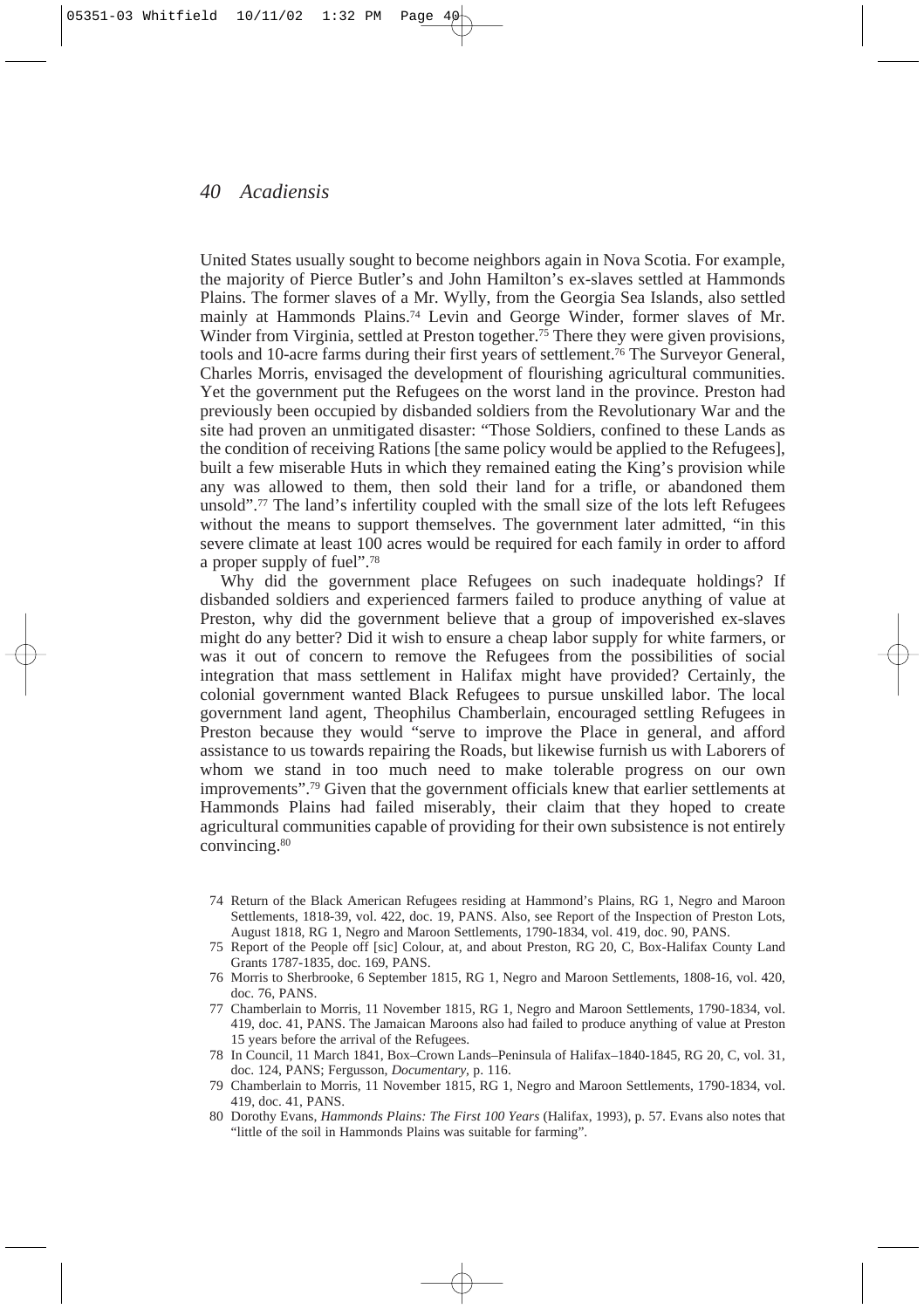Government officials could not have predicted the numerous crop failures caused by unusually cold weather and rodents during the Refugees' first years of settlement. But this does not explain why they placed blacks on small lots of poor land. Although the reasons behind government decisions may never be revealed, the outcome is clear. Refugees were obliged to search for menial wage labor, usually on the farms of wealthier white neighbors. The government's policy created a marginalized agricultural class forced to seek work where it could be found. The black community's oral tradition is unequivocal on the subject role the government played in creating their plight:

You know, what the hell! So we [the speaker is talking about the government] inherited these people from slavery, we got to do something about them, so give them some land! In the province, they have been given land that was useless . . . in the hope that a combination between inclemency of the weather and the infertility of the soil we would all die.<sup>81</sup>

A post-war economic depression jeopardized Black Refugees' employment opportunities. As David Sutherland notes, Nova Scotia enjoyed a bustling economy during The War of 1812, but these conditions did not last. Originally welcomed as cheap labor, the Black Refugees became an "undesirable nuisance" in the immediate post-war period.82 A growing influx of European immigrants placed the province in a precarious situation with an increasing population and a contracting economy. Steady work proved elusive for European immigrants as well as for Black Refugees. In a letter to the *Acadian* Recorder, "Friendless Emigrant" stated that it was nearly impossible to find employment in the colony and, as a result, many recent arrivals had left for the United States, an option not open to the Refugees.<sup>83</sup> The Black Refugees' difficulties in obtaining jobs were partly determined by these wider economic trends in the colony.

The Refugees faced other obstacles in finding work as well. Race relations in early-19th-century Nova Scotia reflected a society conditioned "to thinking of blacks as slaves". <sup>84</sup> The Black Loyalist influx of the late 18th century had included 1,232 slaves from the United States; while not dependent on slave labor, Nova Scotia was, nonetheless, a slave society. The racial badge of slavery continued into the 19th century and reinforced status-conscious thinking which placed the black community at the bottom of the social ladder. Although slavery had practically ceased to exist in Nova Scotia before the British government made the institution illegal in 1833, it informed and shaped the opinions of the white population toward the Black Refugees.

The major distinction between the experiences of different groups of Afro-American migrants to Nova Scotia in the 18th and 19th centuries might be found in the idea of place. James Walker notes that in the 18th century, blacks were accorded

<sup>81</sup> 1969 Interview, cited in Donald Clairmont and Fred Wien, "Blacks and Whites: The Nova Scotia Race Relations Experience", in Douglas F. Campbell, ed., *Banked Fires: The Ethnics of Nova Scotia* (Port Credit, Ont., 1978), p. 141.

<sup>82</sup> David Sutherland, "1810-1820: War and Peace", in Phillip A. Buckner and John G. Reid, eds., *The Atlantic Region to Confederation: A History* (Fredericton and Toronto, 1994), p. 256.

<sup>83</sup> *Acadian Recorder,* 25 April 1818.

<sup>84</sup> Walker, *The Black Loyalists*, p. 42.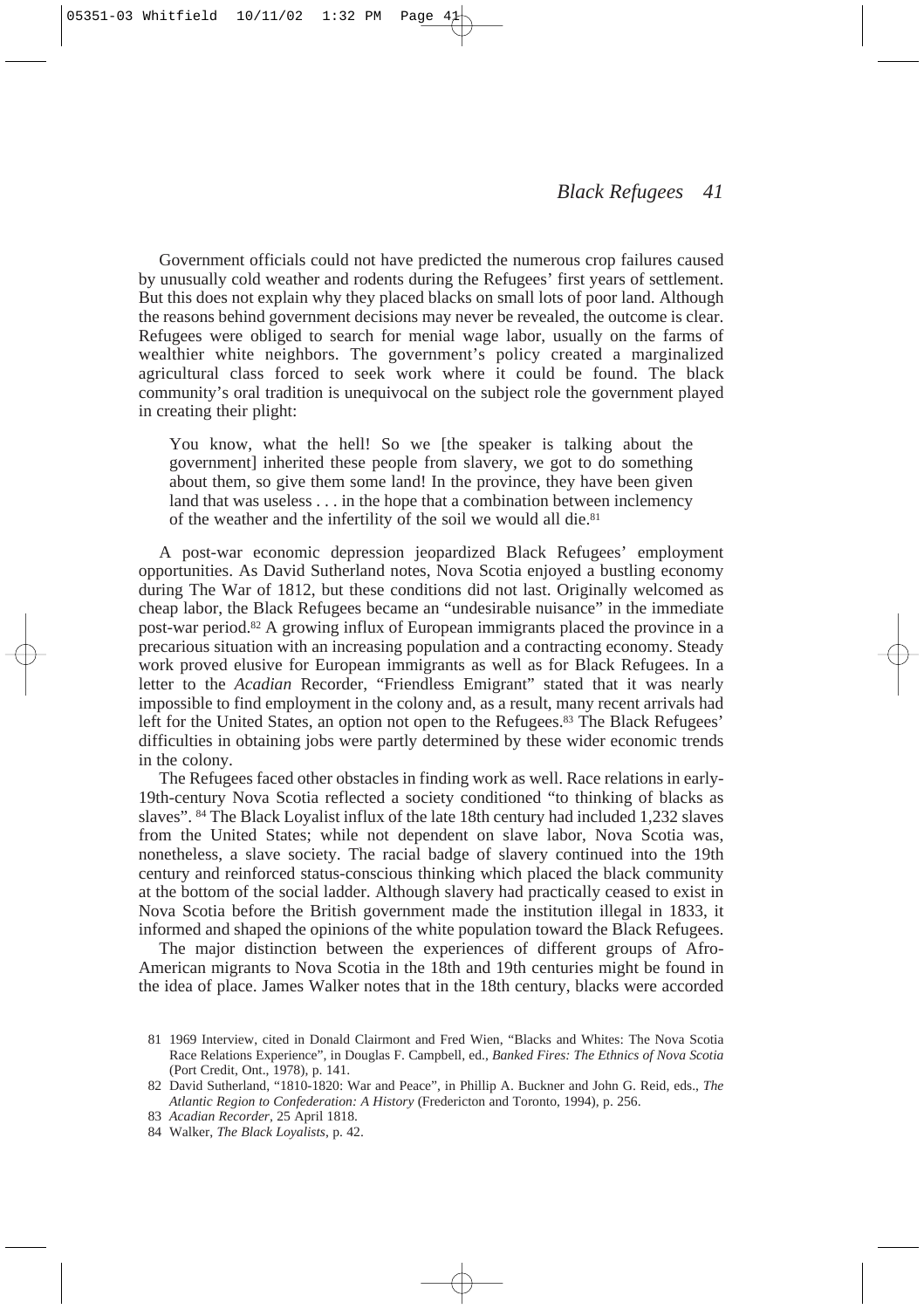the lowest place in society. The Refugee migrants of the early 19th century were not considered good enough for any place at all.85 Even before large numbers of the Refugees arrived, the House of Assembly stated its opposition to their increasing presence:

The proportion of Africans already in this country is productive to a great many inconveniences; and . . . the introduction of more must tend to the discouragement of white labourers and servants, as well as to the establishment of a separate and marked class of people, unfitted by nature to this climate, or an association with the rest of his Majesty's Colonists.86

Grudgingly, the Refugees were eventually accorded the same low place as the Black Loyalists before them.

This lowly status limited employment opportunities for the Black Refugees. In a sympathetic memorial to the government some years later, white residents of Preston recalled that most employers preferred "white labouring people to the Blacks by which these unfortunate people have not an equal chance of obtaining their share of even the little labour that is wanted".87 Also, Lieutenant-Governor Lord Dalhousie remarked that the Refugees were "abused and cheated by the other settlers near whom they are placed".88 Despite these impediments, the Refugees did not simply accept rations and remain idle. They actively searched for work.

The first male Refugees were "met with immediate employment, at the rate of one dollar per day", but this relatively positive situation had changed by the beginning of 1815.89 One commentator observed that their needs had "not become general until now".90 Some were reduced to begging or theft in order to survive. This resulted in a popular image of the Refugees as being lazy and unwilling to seek employment. A letter to the *Acadian Recorder* argued that "our poorhouses and prisons were soon filled with them, because they were too lazy to work, and to steal was easier than to labour".91 The idea of the Black Refugees as intrinsically indolent reached into the highest echelons of the colonial government. As he noted in a dispatch to Lord Bathurst, Lord Dalhousie believed they were inherently incapable of labor:

Permit me to state plainly to Your Lordship that little hope can be entertained of settling these people so as to provide for their families and wants – they must be supported for many years - Slaves by habit & education, no longer

- 89 *Times* (London), 27 June 1814.
- 90 Coleman to Truman, 5 March 1815, RG 1, Negro and Maroon Settlements, 1808-16, vol. 420, doc. 132, PANS.
- 91 *Acadian Recorder,* 23 December 1815.

<sup>85</sup> Ibid., p. 391.

<sup>86</sup> Journal of the House of Assembly, 1 April 1815, RG 1, Files of the House of Assembly, 1815-18, vol. 305, doc. 3, PANS.

<sup>87</sup> Memorial of John Chamberlain, Alexander Lyle, Alexander Farquharson, Frederick Major and Allan McDonald-Dartmouth 8 June 1838, [who] reside in the neighborhood of the people of colour settled at Preston, RG 1, Negro and Maroon Settlements, 1818-39, vol. 422, doc. 49, PANS.

<sup>88</sup> Dalhousie to Bathurst, 14 August 1817, RG 1, Lieutenant-Governor's Letter Book, 1816-20, vol. 112, p. 33, PANS.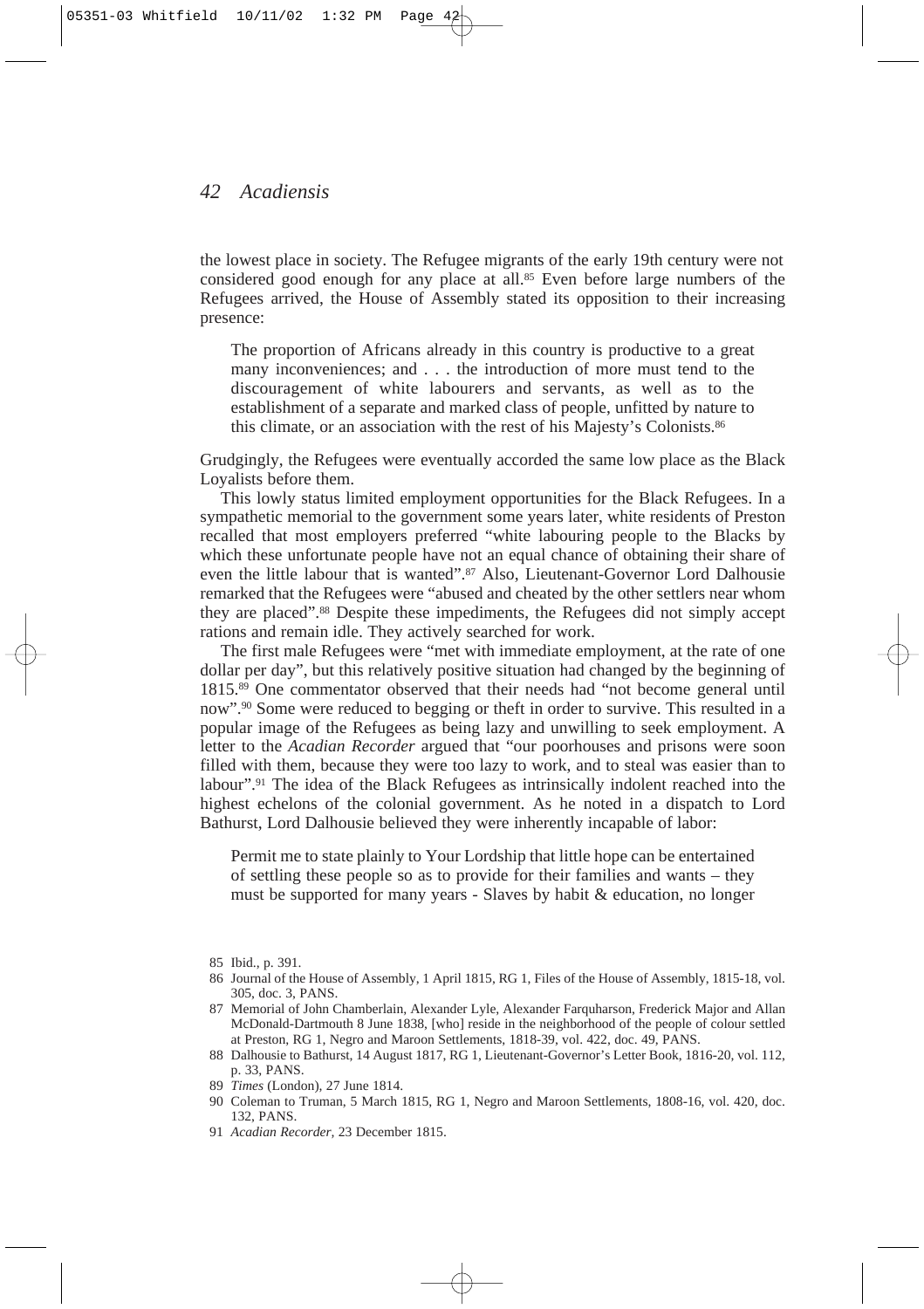working under the dread of the lash, their idea of freedom is idleness and they are therefore quite incapable of Industry.92

Dalhousie's perception of the Refugees was consistent with his general insensitivity to poor people. Even when he did find the Refugees or other poverty-stricken people at work he still considered them idle or indolent. In the spring of 1817, for instance, Dalhousie confided in his diary that he had recently witnessed "idle shop boys, Blacks, and other unemployed or unindustrious [sic] vagabonds" shooting birds for sale at the market.<sup>93</sup> Similarly, Dalhousie contradicted his own presumptions about the Refugees in a diary entry written after a short visit to their settlement, in which he observed that they were "busily employed in clearing [the] road I laid out for them".94

The reports of people more closely associated with the Black Refugees contradicted Dalhousie's generally negative views. Seth Coleman, a local storeowner and friend of the Refugees, who had vaccinated them during the small pox epidemic of 1814 argued that the Refugees were not lazy.95 Job opportunities were limited, but able-bodied blacks eagerly made brooms, cut wood and washed clothes. Coleman argued that there was a "disposition in them [the Black Refugees] to labour, and to help themselves, but the fact is they have nothing to do".<sup>96</sup> By late 1816, most of the Refugees had moved to lands in Preston, Hammonds Plains or other rural areas around Halifax. In a letter of 30 September 1816, John Poule of Beaver Bank reported that Aaron Williams and Richard McArthur had "made several improvements on said land, have erected a very comfortable house, [and] cleared several acres of land now in Cultivation".97 Poule also noted Benjamin Roberts, who had built a house and improved his land, and was characterized as "a decent industrious man".98 Despite the contemporary image of the Refugees as failures due to indolence, the early years at Preston were promising. In the late spring of 1816, government officials visited the Preston Refugees and their report of the Refugees' progress reveals a wide range of attitudes toward work. It described some Refugees, such as James Patterson and Jerred Thomas, as "doing nothing". Richard Smothers, Friday Bush and Joe Sprigs, though, were listed as "industrious" men.99

What accounts for the difference in work attitudes? Possibly some Refugees were simply better at agricultural labor, and Refugees described as idle may have had no interest in farming, or their understanding of freedom may have meant the right to do

- 92 Dalhousie to Bathurst, 29 December 1816, RG 1, Lieutenant-Governor's Letter Book, 1816-20, vol. 112, pp. 6-9, PANS.
- 93 Entry for 23 April 1817 in Whitelaw, ed., *The Dalhousie Journals*, p. 32.
- 94 Entry for 28 September 1817 in Whitelaw, ed., *The Dalhousie Journals,* p. 63.
- 95 Seth Coleman came to Nova Scotia in hope of exploiting the whale fishery. He owned a store near the Refugees and was a Quaker.
- 96 Coleman to Sabatier, 23 March 1815, RG 5, A, Records of the Legislative Assembly, vol. 21, doc. 84, PANS.
- 97 Letter of John Poule, 30 September 1816, RG 1, Negro and Maroon Settlements, 1790-1834, vol. 419, doc. 67, PANS.
- 98 Document concerning Benjamin Roberts, 5 October 1816, RG 1, Negro and Maroon Settlements, 1790-1834, vol. 419, doc. 68, PANS.
- 99 Report of Lands Cleared by People of Colour in Preston, May 9, 1816, RG 1, Negro and Maroon Settlements, May 1816-February 1818, vol. 421, doc. 3, PANS.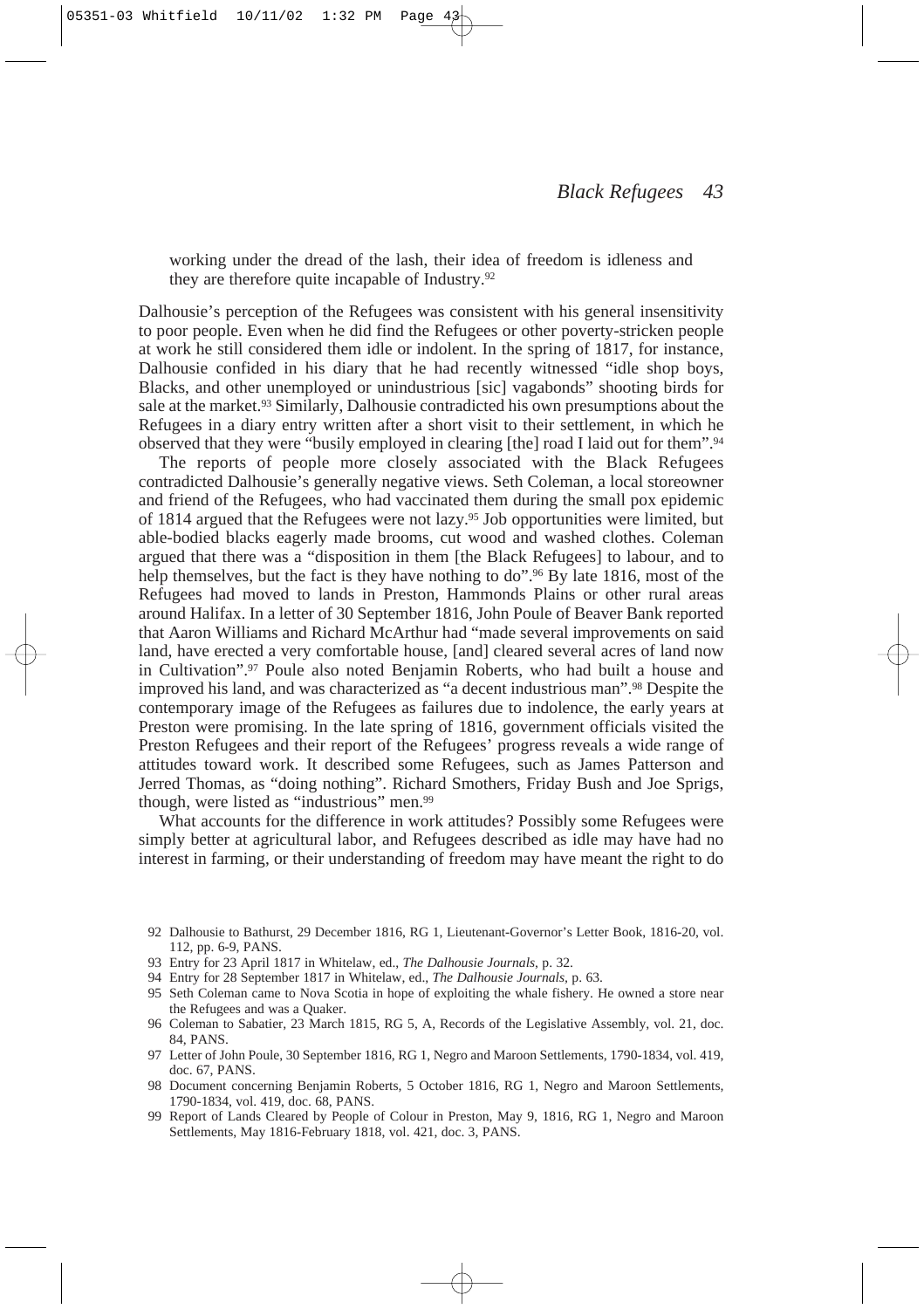nothing. The vast majority of Refugees were described as "Able Men" who were engaged in clearing land and building houses.100 A statistical analysis of the Refugees' land clearing reveals that at this early stage of settlement only six per cent made few or no improvements. Seventy-four per cent had cleared at least half an acre or more, while approximately 20 per cent cleared one-quarter of an acre.<sup>101</sup> Clearly, work patterns varied.

Visitors to Preston were impressed by the amount of work undertaken by the Refugees. In 1817, a Council report stated that the Refugees had "in many instances made great improvements" on the land.102 As well as clearing it and constructing roads, the Refugees had planted "upwards of 1500 bushels" of potatoes and attempted to access the local fishery.103 Lord Dalhousie was surprised at their work ethic: "I find almost every man had one or more Acres cleared and ready for seed + working with an industry that astonished me".104 Their "industry", however, could not stave off continual crop shortages.

When their land failed to provide the necessities of life, many Black Refugees sought employment in Halifax. The colonial government did not approve of these acts of selfhelp. To keep the Refugees tied to their land, the government passed a law denying rations to Black Refugees if the male head of the household was not present when provisions were distributed. It passed this law because men allegedly were "too much accustomed to leave their wives and children at the settlement, and go themselves to Halifax in search of employment or pleasure".<sup>105</sup> Thus, those seeking employment risked their rations if they competed with European labor for the few jobs that existed.

Some Refugees avoided this restriction by working at sea.106 For example, John Carter left Halifax in 1816 to become a ship's cook. The shipping industry was probably his best opportunity for employment.107 In 1817, Brister Webb abandoned farming at Hammonds Plains and moved to Halifax.108 There, Webb found employment as a seaman, an occupation his friend and neighbour Andrew Smith said "he had always been used to".109 By 1840, the Refugees had earned a solid reputation

- 102 Report of Council Committee on lands relinquished for the accommodation of the People of Colour settled in Preston, December 11, 1817, RG 1, Negro and Maroon Settlements, 1790-1834, vol. 419, doc. 102, PANS.
- 103 Dalhousie diary entries, 23 April 1817 and 28 September 1817, in Whitelaw, ed., *The Dalhousie Journals*, pp. 32, 63; Dalhousie to Bathurst, 14 August 1817, RG 1, Lieutenant-Governor's Letter Books, 816-20, vol. 112, pp. 32-5, PANS.
- 104 Dalhousie to Bathurst, 14 August 1817, RG 1, Lieutenant-Governor's Letter Books, 816-20, vol. 112, pp. 32-5, PANS.
- 105 His Majesty's Council to Dalhousie, 29 November 1816, RG 1, Negro and Maroon Settlements, May 1816-February 1818, vol. 421, doc. 37, PANS.
- 106 African North Americans were important in the shipping industry, especially in Maritime cities such as Philadelphia. See Gary Nash*, Forging Freedom: The Formation of Philadelphia's Black Community 1720-1840* (Cambridge, Mass., 1988), p. 146; W. Jeffrey Bolster, *Black Jacks: African American Seaman in the Age of the Sail* (Cambridge, Mass., 1997); Ira Dye, "Early American Merchant Seafarers", *Proceedings of the American Philosophical Society,* 120 (1976), pp. 331-60.
- 107 *Acadian Recorder,* 29 August 1818.
- 108 Andrew Smith 1829, Land Papers, RG 20, A, PANS.
- 109 Ibid.

<sup>100</sup> Ibid.

<sup>101</sup> Ibid.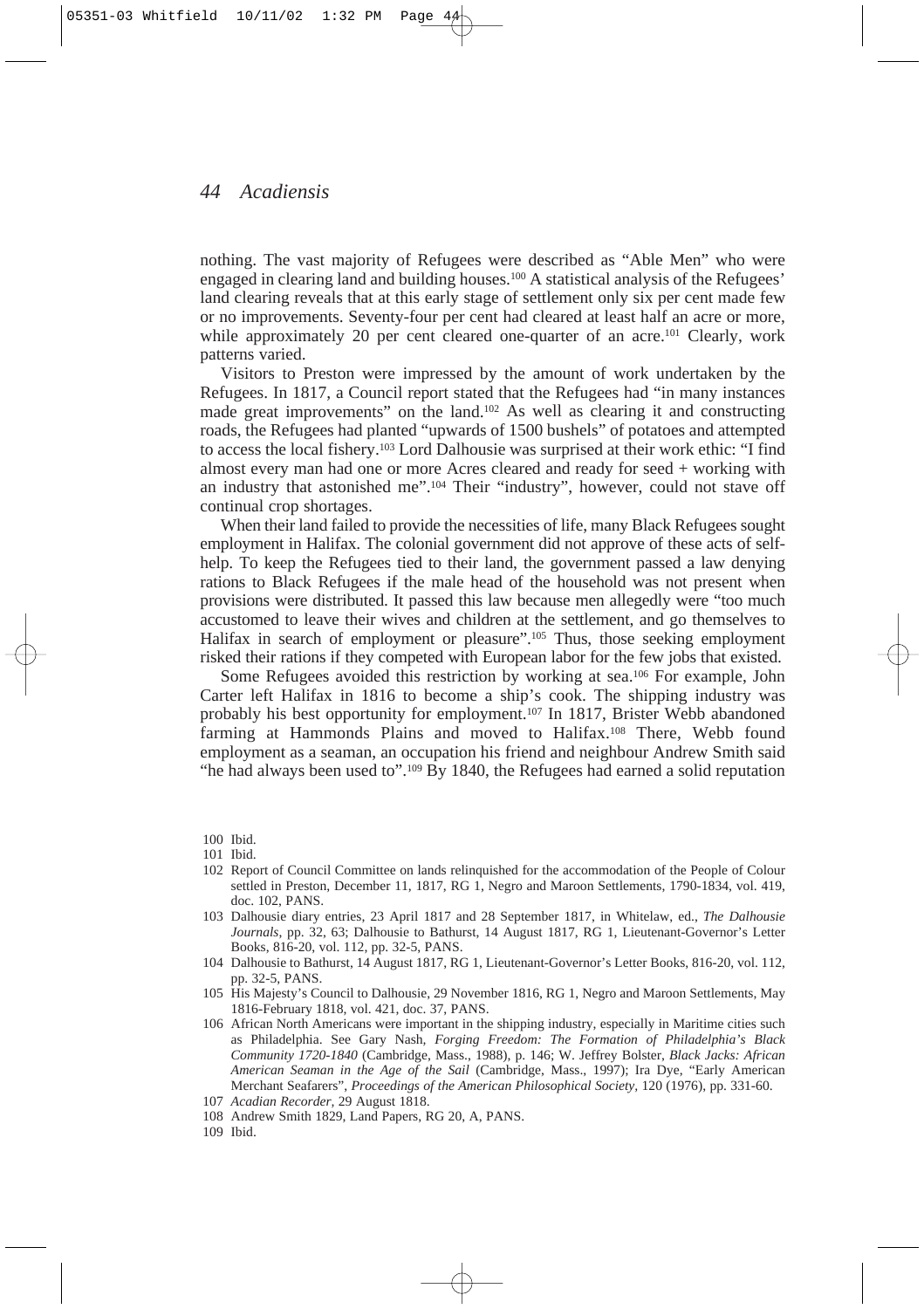for their ability in this line of work. According to the Reverend Robert Willis, "their aptitude for the service of merchant-sailors can be attested [to] by the mercantile community of Halifax".110 Other Refugees worked as apprentices. In Dartmouth, Dean Atkins had served James Creighton for seven years in this capacity and "behaved himself during that period with honesty and sobriety".111 In short, the Black Refugees' reliance on public and private charity is only one part of the story. Many wanted to work and, when given the opportunity, did quite well.

Nor were the Refugees satisfied with the extent of government assistance. The petitions some Refugees submitted to the government requested more land. Most petitioners sought – and in some cases received – grants ranging from 10 to 120 acres. Other people wrote the petitions; most of the Refugees were illiterate and signed with an X, with the exception of James Barron who wrote out his name. The petitions included testimonials that the applicant was industrious and possessed good  $\alpha$ character,<sup>112</sup> and throw doubt on Winks' assertion that the Black Refugees were "unable to recover from their previous condition of servitude".<sup>113</sup>

The petitioners included a group of Refugees who were beginning to make progress in agriculture.114 Some had cleared at least half an acre of land, others more.115 This was a substantial accomplishment, especially considering that "those Lands have lain now more than Thirty years unimproved".116 Levin Winder expressed the situation of many Refugees who sought to gain better farmland in order to become successful farmers:

[The Petitioner] now finds, owing to its limitted [sic] size and Sterile quality he cannot make a living for himself and family. That since his settlement thereon he has used his utmost endeavours to cultivate it in such a manner as that he might keep himself and family from Want which he finds he cannot do. That now his only object is to obtain a piece of Land on which by hard work he he [sic] may have a prospect of making a comfortable living for himself and family.<sup>117</sup>

The circumstances of some of the other petitioners deserve closer attention as well. Richard Smothers had cleared two acres of land by May 1816, more than any other

- 110 The Petition of the Reverend Robert Willis, D.D., Rector of St. Paul's Church in behalf of the Coloured People of Halifax, 27 January 1840, RG 5, P, School Petitions, vol. 296, doc. 48, PANS.
- 111 Dean Atkins and William Wise 1821, Land Papers, RG 20, A, PANS.
- 112 Land Papers, RG 20, A, PANS.
- 113 Winks, *The Blacks in Canada*, p. 114.
- 114 See Land Papers, RG 20, A, PANS. One of the petitioners, Dominic De Broker, applied for land with 35 others, but the archives have lost the document. I thank David States for providing me with some names I might have otherwise missed. Jesse Reed, another petitioner before 1821, might have been black, but the petition does not identify him as such.
- 115 Report of Lands Cleared by People of Colour in Preston, 9 May 1816, RG 1, Negro and Maroon Settlements, May 1816-February 1818, vol. 421, doc. 3; Report of the Inspection of Preston Lots, August 1818, RG 1, Negro and Maroon Settlements, 1790-1834, vol. 419, doc. 90, PANS.
- 116 Chamberlain to Morris, 11 November 1815, RG 1, Negro and Maroon settlements, 1790-1834, vol. 419, doc. 41, PANS.
- 117 Levin Winder 1821, Land Papers, RG 20, A, PANS.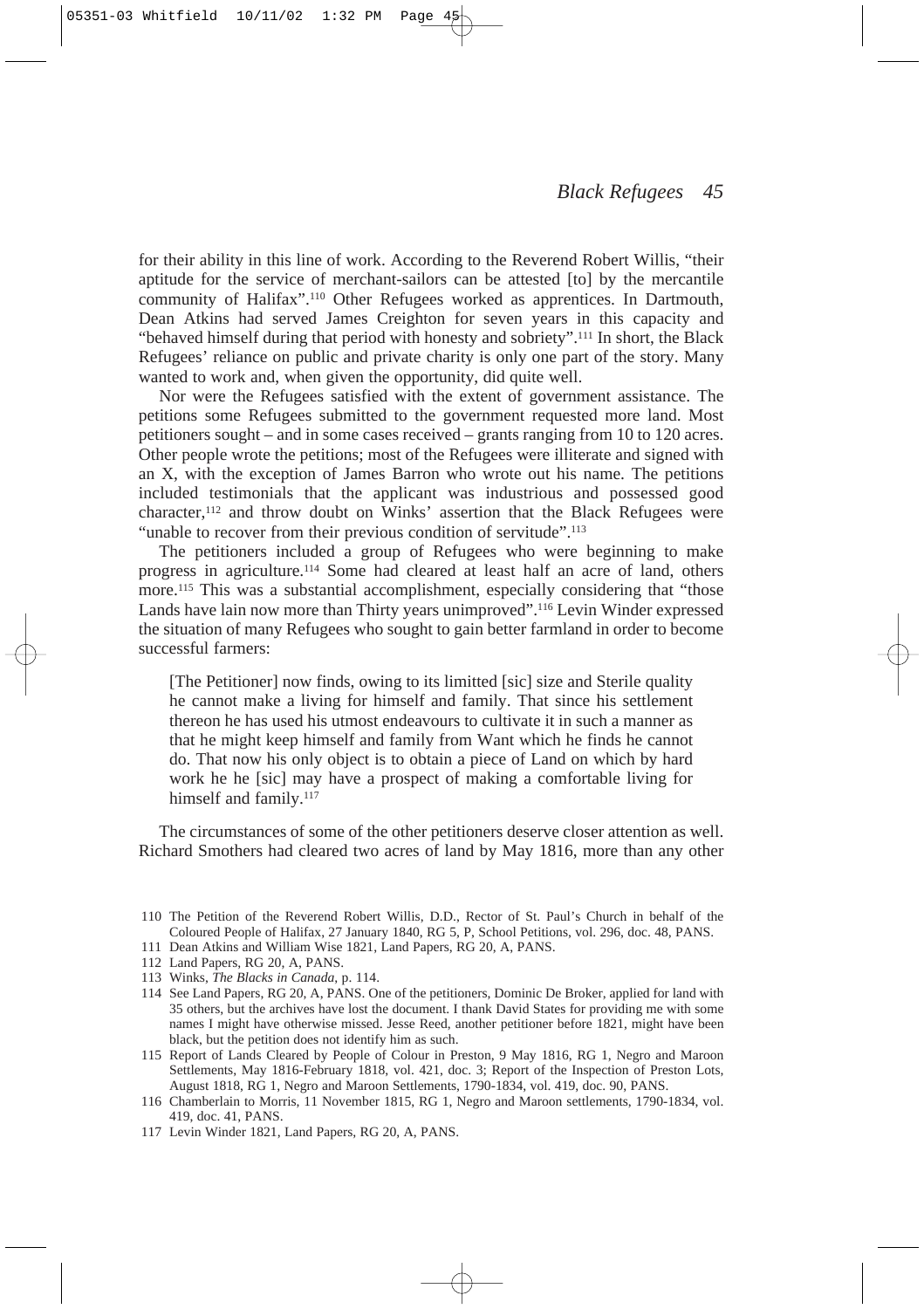Refugee; he was, according to land agent Theophilus Chamberlain, "industrious".118 Smothers was married and had nine children.<sup>119</sup> By the summer of 1818, he had constructed a double house and the following year he successfully petitioned for 130 acres of land.120 Septimus Clarke, the father of four children, had cleared threequarters of an acre and constructed a hut during his first year at Preston.121 By 1819, he had exhausted the supply of firewood on his lot; he successfully petitioned the government for an additional 100 acres.122 At Hammonds Plains, Robin Cunard applied for the farm of his brother-in-law who had recently left the province for Trinidad.123 In 1819, Dominic De Broker and 34 others petitioned the government for land recently relinquished by John Lidell. "They declared that several of them had built houses and made improvements on the relinquished tract".124 In 1820, Charles Arnold had five acres in cultivation and petitioned the government for more land. He hoped to extend "his improvements" and acquire more firewood.<sup>125</sup> James Barron, who lost his hut and child in a fire, successfully petitioned the government for 50 acres at Fletcher's Lake.126 In Preston, several Refugees sought the land of Richard Gross after his death. Clearly, many of these petitioners wished to improve their condition and did not want to remain idle wards of the government.<sup>127</sup>

The Preston Refugees petitioned in 1820 for the construction of a school. They also requested a school master, as they were too poor to afford one.128 The proposed schoolmaster, James Bell, wrote the petition and 31 Black Refugees endorsed it. As they saw it, the transition from slavery to freedom made basic literacy a necessity. This document demonstrates the urge for self-improvement among the young community's leadership. After years of struggle and hardship, the increasing number of land petitions and this school petition provide evidence of vitality among the black communities at Preston and Hammonds Plains.

The Black Refugee's single most important act of group identity and self-assertion, though, was probably the refusal of most to migrate to Trinidad despite government

- 120 Report of the Inspection of Preston Lots, August 1818, RG 1, Negro and Maroon Settlements, 1790- 1834, vol. 419, doc. 90, PANS.
- 121 Report of People off [sic] Colour at and about Preston, RG 20, C, Box–Halifax County Land Grants 1787-1835, doc. 169; Report of Lands Cleared by People of Colour in Preston, 9 May 1816, RG 1, Negro and Maroon settlements, May 1816-February 1818, vol. 421, doc. 3, PANS.
- 122 Septimus Clarke 1819, RG 20, A, Land Grants, PANS.
- 123 Robin Cunard 1821, RG 20, A, Land Papers; RG 1, Negro and Maroon Settlements, May 1816- February 1818, vol. 421, doc. 35, PANS.
- 124 Dominic De Broker 1821, RG 20, A, Land Papers, PANS. The quotation is from Fergusson, *A Documentary Study,* pp. 52-3.
- 125 Charles Arnold 1820, RG 20, A, Land Papers, PANS.
- 126 Fauson to Cogswell, 14 July 1816, RG 1, Negro and Maroon Settlements, May 1816 February 1818, vol. 421, doc. 6; RG 20, A, Land Papers, PANS.
- 127 Report of the Inspection of Preston Lots, August 1818, RG 1, Negro and Maroon Settlements, 1790- 1834, vol. 419, doc. 90, PANS.
- 128 School Petition, 11 November 1820, RG 1, Negro and Maroon Settlements, 1818-39, vol. 422, doc. 22, PANS.

<sup>118</sup> Report of Lands Cleared by People of Colour in Preston, 9th May, 1816, RG 1, Negro and Maroon Settlements, May 1816-February 1818, vol. 421, doc. 3, PANS.

<sup>119</sup> Report of People off [sic] Colour at and about Preston, RG 20, C, Box-Halifax County Land Grants 1787-1835, doc. 169, PANS.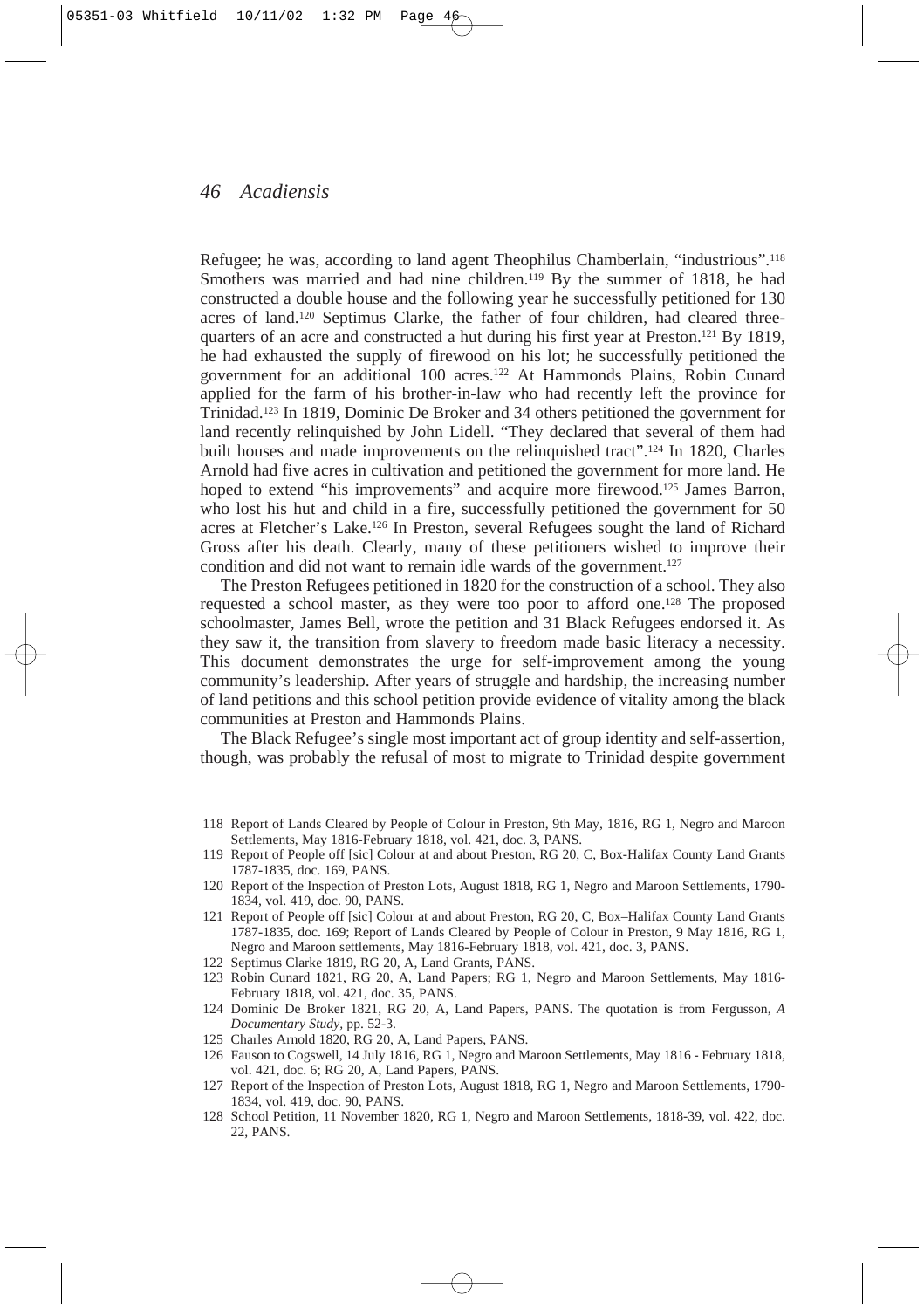pressure, grounded in part in the claim that they were incapable of surviving in a northerly climate. As early as 1817, the Council planned to send the Refugees to Trinidad or back to the United States.129 Initially, local officials did not have the money or the authorization to pursue these plans, but in 1820 the imperial government agreed to subsidize their relocation to Trinidad. The Halifax government promised land and rations and hoped that most of the Refugees would accept their offer. During the War of 1812, some of the Black Refugees were temporarily held in the West Indies before obtaining transportation to Halifax. Undoubtedly, friends and families were split up when some chose life in the West Indies rather than Nova Scotia. The Refugees who remained in Trinidad after the War of 1812 developed a successful settlement at Naparima and the colonial government hoped Nova Scotia's Black Refugees would choose to join family and friends there. They underestimated the Refugees' attachment to Nova Scotia and their fear of re-enslavement.130 In the end, only 95 Black Refugees – 81 adults and 14 children – migrated to Trinidad in January 1821.131 In other words, less than six per cent of the Refugee population left Nova Scotia.

The question of who chose to leave for Trinidad is difficult to answer. James Walker argues that the 95 emigrants were "all from Hammond's Plains"; Robin Winks maintains that "nearly all were from Beech Hill"; C.B. Fergusson and John Grant maintain that 34 families from Preston, Hammonds Plains and Beech Hill expressed interest in moving to Trinidad.132 The existing documentation is confusing and there is no detailed enumeration of the Refugee emigrants in the Public Archives of Nova Scotia. An 1820 census return from Hammonds Plains lists 70 individuals "desirous of going to Trinidad".133 Another source identified 81 Refugees who were interested in moving to Trinidad, from Hammonds Plains (51), Preston (23), Beech Hill (4) and Refugee Hill (3).<sup>134</sup>

What accounts for these differences? Enumerators may have miscounted, but as well some families and individuals made last minute decisions to leave or stay. Hammonds Plains farmer, Nassau Jackson, for instance, expressed interest in moving to Trinidad in 1820. But Jackson and his family remained in Nova Scotia.135 Likewise, Thomas Dines' large family signed up to emigrate to Trinidad, but he changed his mind and remained in Nova Scotia.136 The best data suggests 63 per cent of the Refugees who emigrated to Trinidad were from Hammonds Plains and 37 per cent had

- 129 Minutes of Council, 30 April 1817, RG 1, vol. 214 fi, PANS.
- 130 Fergusson, *A Documentary Study*, p. 35; Grant, *The Immigration and Settlement of Black Refugees*, pp. 94-9; Grant, "1821 Emigration", pp. 289-92; John Weiss, *Black American Settlers in Trinidad, 1815-1816* (London, 1995). The original black American settlers were from Georgia, South Carolina and the Chesapeake region.
- 131 Kempt to Harrison, 20 January 1822, RG 1, Lieutenant-Governor's Letter Book, 1820-28, vol. 113, doc. 35, PANS.
- 132 Walker, *The Black Loyalists*, p. 394; Winks, *The Blacks in Canada*, p. 123; Fergusson, *A Documentary Study*, p. 35; Grant, "1821 Emigration", p. 289.
- 133 Return of the Black American Refugees residing at Hammond's Plains, vol. 422, doc. 19, PANS.
- 134 Those who wish to go to Trinidad, RG 1, Negro and Maroon Settlements, 1818-39, vol. 422, doc. 20, PANS.
- 135 Return of the Black American Refugees residing at Hammond's Plains, RG 1, Negro and Maroon Settlements, 1818-39, vol. 422, doc. 19; Gray to James, 11 May 1836, MG 15, Ethnic Groups, vol. 9, doc. 58, PANS.
- 136 Ibid.; Land Grant for the People at Preston, 23 May 1842, Land Grants, RG 20, C, PANS.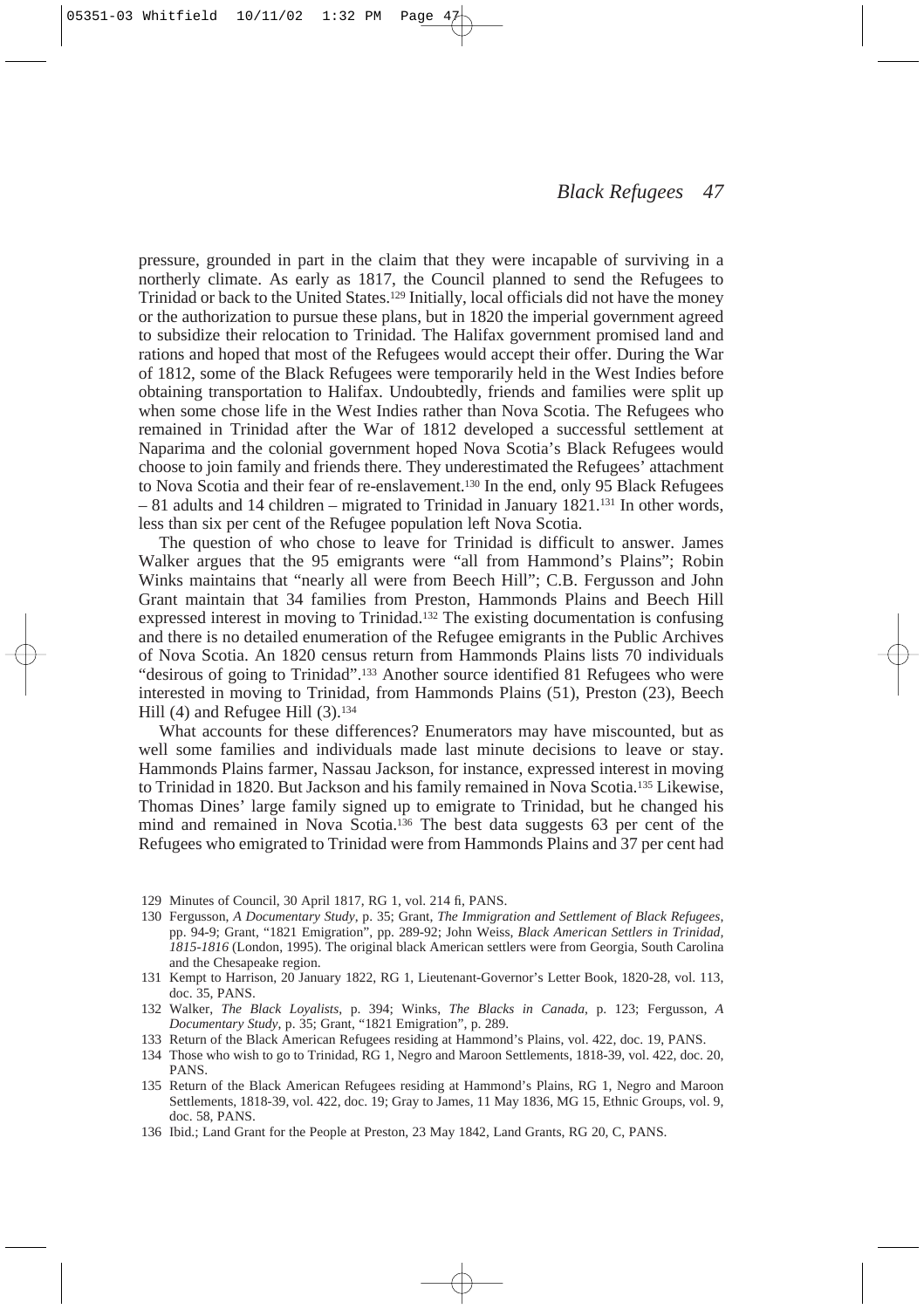lived at Preston, Beech Hill and Refugee Hill. The majority were married, but 56 per cent did not have any children. Nearly 40 per cent were single with no family attachments. Most of the emigrants were relatively youthful Sea Islanders without large families, people with a lower level of attachment to Nova Scotia than older Refugees at Preston.137

Surely there were many reasons why they chose to leave. They had suffered crop shortages, farming failures and unemployment. Moreover, government rations had ceased. Perhaps they believed they could grow rice in Trinidad and Trinidad would provide a solution to their problems. On the other hand, slavery still existed in Trinidad in 1821. They probably recognized the danger of travelling to an island where an unscrupulous official could have sold them into slavery, yet chose to risk reenslavement in hope of finding meaningful freedom.

Once in Trinidad, these Refugees settled among their brethren at Naparima. The 1821 emigrants did not require any assistance after their first 18 months on the island. They contributed to the local Refugee settlement, which produced 2,000 barrels of corn and more than 400 barrels of rice in 1825.138 They raised and sold poultry, pigs and other agricultural goods. By the 1830s, the more prosperous Refugees moved to other "cultivated districts". There, they acquired small farms and produced goods for the local market.139 The Trinidad emigrants of 1821 took a calculated risk that helped them enjoy greater economic success than their more cautious friends in Nova Scotia.

Despite the adversity they encountered in Nova Scotia, 94 per cent of the Black Refugees refused to emigrate to the Caribbean. Some had established friendships, built houses, cleared land and found employment in Nova Scotia. Moreover, they realized that sailing down the American coast exposed them to possible capture and subsequent enslavement. Also, the Refugees, like most African Americans, were aware of the horror stories of slavery in the West Indies. Although many Refugees expressed initial interest in the possibility of moving to Trinidad, their religious leadership rejected any possibility of exodus. Lieutenant-Governor James Kempt subsequently recorded their reasons for staying in Nova Scotia:

At first a considerable number expressed their desire of going thither; but, when the time for their departure approached many who had given their names as being so disposed withdrew them in consequence of their having been made to believe by fanatical preachers interested in keeping them in the province that it would not be intended to send them to Trinidad, but to sell them to their former Masters in the United States.<sup>140</sup>

Unlike the leaders of the Black Loyalists and Maroons who opted to leave Nova Scotia for Sierra Leone, an emergent Refugee elite chose to remain in Nova Scotia.

<sup>137</sup> Those who wish to go to Trinidad, RG 1, Negro and Maroon Settlements, 1818-39, vol. 422, doc. 20, PANS.

<sup>138</sup> K.O. Laurence, "The Settlement of Free Negroes in Trinidad before Emancipation", *Caribbean Quarterly,* 9, 1 and 2 (1963), pp. 31-2.

<sup>139</sup> Burnley to Campbell, 3 August 1839, RG 1, Negro and Maroon Settlements, 1818-39, vol. 422, doc. 53, PANS.

<sup>140</sup> Kempt to Horton, 4 May 1825, Colonial Office 217/144/121-3.